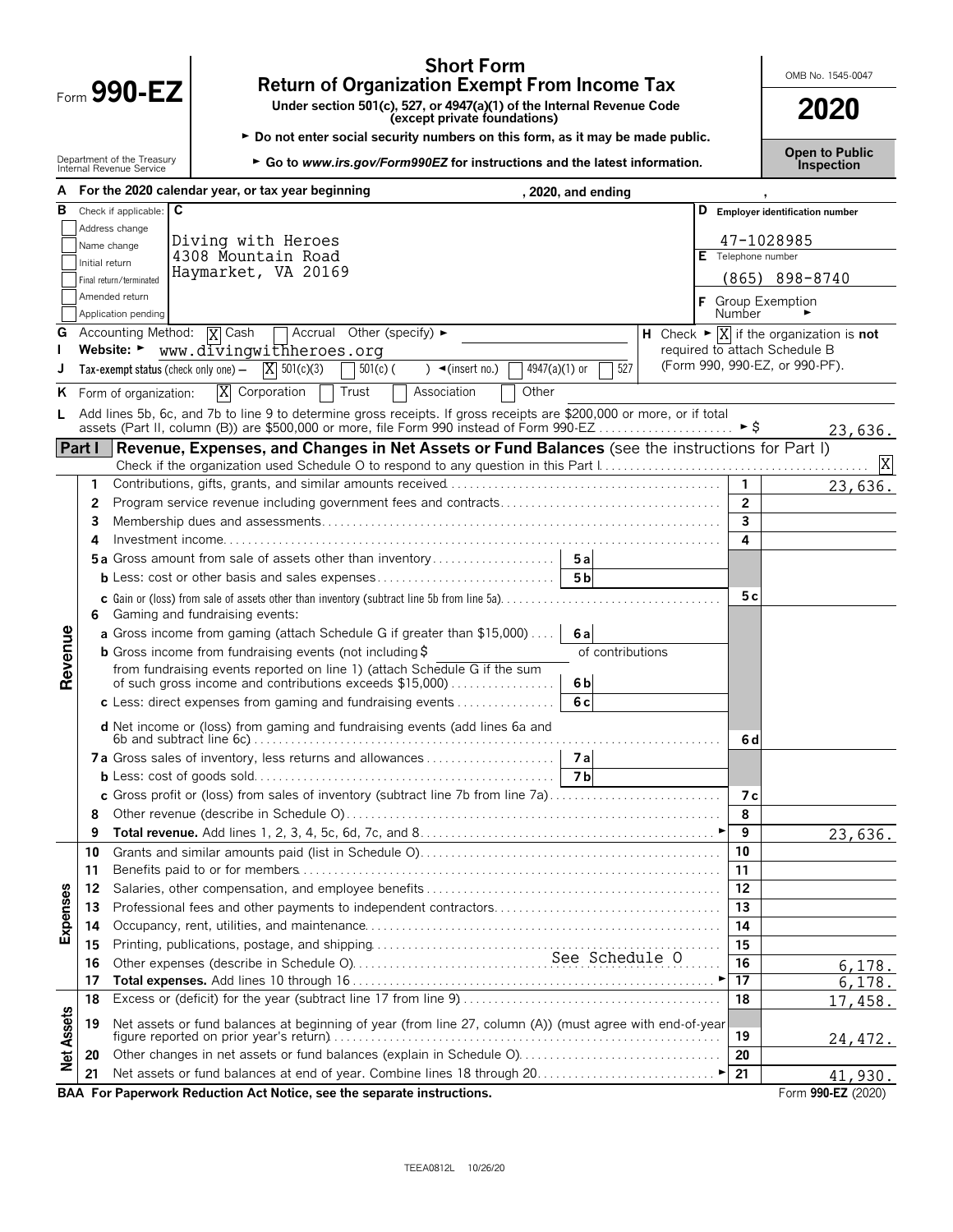|                 | Form 990-EZ (2020) Diving with Heroes                                                                                                                                                                                        |                                                                                                                                                                                                                                                                                                           |                                                   |                                                   |                 | Page 2<br>47-1028985                    |
|-----------------|------------------------------------------------------------------------------------------------------------------------------------------------------------------------------------------------------------------------------|-----------------------------------------------------------------------------------------------------------------------------------------------------------------------------------------------------------------------------------------------------------------------------------------------------------|---------------------------------------------------|---------------------------------------------------|-----------------|-----------------------------------------|
|                 | <b>Part II   Balance Sheets</b> (see the instructions for Part II)                                                                                                                                                           |                                                                                                                                                                                                                                                                                                           |                                                   |                                                   |                 | Χ                                       |
|                 |                                                                                                                                                                                                                              |                                                                                                                                                                                                                                                                                                           |                                                   | (A) Beginning of year                             |                 | (B) End of year                         |
| 22              |                                                                                                                                                                                                                              |                                                                                                                                                                                                                                                                                                           |                                                   | 23,855. 22                                        |                 | 41,930.                                 |
| 23              |                                                                                                                                                                                                                              |                                                                                                                                                                                                                                                                                                           |                                                   |                                                   | 23              |                                         |
| 24              |                                                                                                                                                                                                                              |                                                                                                                                                                                                                                                                                                           |                                                   | 617.                                              | 24              |                                         |
| 25              |                                                                                                                                                                                                                              |                                                                                                                                                                                                                                                                                                           |                                                   | 24,472.                                           | 25              | 41,930.                                 |
| 26              |                                                                                                                                                                                                                              |                                                                                                                                                                                                                                                                                                           |                                                   | 0                                                 | 26              | 0 <sup>1</sup>                          |
|                 | 27 Net assets or fund balances (line 27 of column (B) must agree with line 21)                                                                                                                                               |                                                                                                                                                                                                                                                                                                           |                                                   | 24,472.                                           | 27              | 41,930.                                 |
| <b>Part III</b> | Statement of Program Service Accomplishments (see the instructions for Part III)                                                                                                                                             |                                                                                                                                                                                                                                                                                                           |                                                   |                                                   |                 | <b>Expenses</b>                         |
|                 |                                                                                                                                                                                                                              |                                                                                                                                                                                                                                                                                                           |                                                   |                                                   |                 | (Required for section 501               |
|                 | What is the organization's primary exempt purpose? See Schedule O                                                                                                                                                            |                                                                                                                                                                                                                                                                                                           |                                                   |                                                   |                 | $(c)(3)$ and 501 $(c)(4)$               |
|                 | Describe the organization's program service accomplishments for each of its three largest program services, as<br>measured by expenses. In a clear and concise manner, describe the services provided, the number of persons |                                                                                                                                                                                                                                                                                                           |                                                   |                                                   |                 | organizations; optional<br>for others.) |
|                 | benefited, and other relevant information for each program title.                                                                                                                                                            |                                                                                                                                                                                                                                                                                                           |                                                   |                                                   |                 |                                         |
| 28              | Providing veteran heroes with opportunities to learn to scuba dive                                                                                                                                                           |                                                                                                                                                                                                                                                                                                           |                                                   |                                                   |                 |                                         |
|                 | and speak with other diving veterans about the benefits.                                                                                                                                                                     |                                                                                                                                                                                                                                                                                                           |                                                   |                                                   |                 |                                         |
|                 |                                                                                                                                                                                                                              |                                                                                                                                                                                                                                                                                                           |                                                   |                                                   |                 |                                         |
|                 | $G$ rants $\overline{S}$                                                                                                                                                                                                     | $\frac{1}{2}$ = $\frac{1}{2}$ = $\frac{1}{2}$ = $\frac{1}{2}$ = $\frac{1}{2}$ = $\frac{1}{2}$ = $\frac{1}{2}$ = $\frac{1}{2}$ = $\frac{1}{2}$ = $\frac{1}{2}$ = $\frac{1}{2}$ = $\frac{1}{2}$ = $\frac{1}{2}$ = $\frac{1}{2}$ = $\frac{1}{2}$ = $\frac{1}{2}$ = $\frac{1}{2}$ = $\frac{1}{2}$ = $\frac{1$ |                                                   |                                                   | 28 a            |                                         |
| 29              |                                                                                                                                                                                                                              |                                                                                                                                                                                                                                                                                                           |                                                   |                                                   |                 |                                         |
|                 |                                                                                                                                                                                                                              |                                                                                                                                                                                                                                                                                                           |                                                   |                                                   |                 |                                         |
|                 |                                                                                                                                                                                                                              |                                                                                                                                                                                                                                                                                                           |                                                   |                                                   |                 |                                         |
|                 | (Grants S)                                                                                                                                                                                                                   | This amount includes foreign grants, check here                                                                                                                                                                                                                                                           |                                                   |                                                   | 29a             |                                         |
| 30              |                                                                                                                                                                                                                              |                                                                                                                                                                                                                                                                                                           |                                                   |                                                   |                 |                                         |
|                 |                                                                                                                                                                                                                              |                                                                                                                                                                                                                                                                                                           |                                                   |                                                   |                 |                                         |
|                 |                                                                                                                                                                                                                              |                                                                                                                                                                                                                                                                                                           |                                                   |                                                   |                 |                                         |
|                 | $G$ rants $\overline{S}$                                                                                                                                                                                                     | If this amount includes foreign grants, check here                                                                                                                                                                                                                                                        |                                                   |                                                   | 30a             |                                         |
| 31              |                                                                                                                                                                                                                              |                                                                                                                                                                                                                                                                                                           |                                                   |                                                   |                 |                                         |
|                 | (Grants \$                                                                                                                                                                                                                   |                                                                                                                                                                                                                                                                                                           |                                                   |                                                   | 31a             |                                         |
| 32              |                                                                                                                                                                                                                              |                                                                                                                                                                                                                                                                                                           |                                                   |                                                   | $\overline{32}$ |                                         |
|                 | Part IV List of Officers, Directors, Trustees, and Key Employees (list each one even if not compensated - see the instructions for Part IV)                                                                                  |                                                                                                                                                                                                                                                                                                           |                                                   |                                                   |                 |                                         |
|                 |                                                                                                                                                                                                                              |                                                                                                                                                                                                                                                                                                           |                                                   |                                                   |                 |                                         |
|                 |                                                                                                                                                                                                                              | (b) Average hours per                                                                                                                                                                                                                                                                                     | (c) Reportable compensation                       | (d) Health benefits.<br>contributions to employee |                 | (e) Estimated amount of                 |
|                 | (a) Name and title                                                                                                                                                                                                           | week devoted to<br>position                                                                                                                                                                                                                                                                               | (Forms W-2/1099-MISC)<br>(if not paid, enter -0-) | benefit plans, and deferred<br>compensation       |                 | other compensation                      |
|                 | Joseph L Brickey ________                                                                                                                                                                                                    |                                                                                                                                                                                                                                                                                                           |                                                   |                                                   |                 |                                         |
|                 | Director                                                                                                                                                                                                                     | 1                                                                                                                                                                                                                                                                                                         |                                                   | 0.                                                | 0.              | 0.                                      |
|                 | Dan Crisp                                                                                                                                                                                                                    |                                                                                                                                                                                                                                                                                                           |                                                   |                                                   |                 |                                         |
|                 | . _ _ _ _ _ _ _ _ _ _ _ _ _<br>Treasurer                                                                                                                                                                                     |                                                                                                                                                                                                                                                                                                           |                                                   | 0.                                                | $\mathbf 0$ .   | 0.                                      |
|                 | Jill B Hottel                                                                                                                                                                                                                |                                                                                                                                                                                                                                                                                                           |                                                   |                                                   |                 |                                         |
|                 | ---------<br>Executive Dir.                                                                                                                                                                                                  |                                                                                                                                                                                                                                                                                                           | 0                                                 |                                                   | $\Omega$        | $0$ .                                   |
|                 | Scott Vadnais                                                                                                                                                                                                                |                                                                                                                                                                                                                                                                                                           |                                                   |                                                   |                 |                                         |
|                 | Director                                                                                                                                                                                                                     |                                                                                                                                                                                                                                                                                                           | 0                                                 |                                                   | 0               | 0.                                      |
|                 |                                                                                                                                                                                                                              |                                                                                                                                                                                                                                                                                                           |                                                   |                                                   |                 |                                         |
|                 |                                                                                                                                                                                                                              |                                                                                                                                                                                                                                                                                                           |                                                   |                                                   |                 |                                         |
|                 |                                                                                                                                                                                                                              |                                                                                                                                                                                                                                                                                                           |                                                   |                                                   |                 |                                         |
|                 |                                                                                                                                                                                                                              |                                                                                                                                                                                                                                                                                                           |                                                   |                                                   |                 |                                         |
|                 |                                                                                                                                                                                                                              |                                                                                                                                                                                                                                                                                                           |                                                   |                                                   |                 |                                         |
|                 |                                                                                                                                                                                                                              |                                                                                                                                                                                                                                                                                                           |                                                   |                                                   |                 |                                         |
|                 |                                                                                                                                                                                                                              |                                                                                                                                                                                                                                                                                                           |                                                   |                                                   |                 |                                         |
|                 |                                                                                                                                                                                                                              |                                                                                                                                                                                                                                                                                                           |                                                   |                                                   |                 |                                         |
|                 |                                                                                                                                                                                                                              |                                                                                                                                                                                                                                                                                                           |                                                   |                                                   |                 |                                         |
|                 |                                                                                                                                                                                                                              |                                                                                                                                                                                                                                                                                                           |                                                   |                                                   |                 |                                         |
|                 |                                                                                                                                                                                                                              |                                                                                                                                                                                                                                                                                                           |                                                   |                                                   |                 |                                         |
|                 |                                                                                                                                                                                                                              |                                                                                                                                                                                                                                                                                                           |                                                   |                                                   |                 |                                         |
|                 |                                                                                                                                                                                                                              |                                                                                                                                                                                                                                                                                                           |                                                   |                                                   |                 |                                         |
|                 |                                                                                                                                                                                                                              |                                                                                                                                                                                                                                                                                                           |                                                   |                                                   |                 |                                         |
|                 |                                                                                                                                                                                                                              |                                                                                                                                                                                                                                                                                                           |                                                   |                                                   |                 |                                         |
|                 |                                                                                                                                                                                                                              |                                                                                                                                                                                                                                                                                                           |                                                   |                                                   |                 |                                         |
|                 |                                                                                                                                                                                                                              |                                                                                                                                                                                                                                                                                                           |                                                   |                                                   |                 |                                         |
|                 |                                                                                                                                                                                                                              |                                                                                                                                                                                                                                                                                                           |                                                   |                                                   |                 |                                         |
|                 |                                                                                                                                                                                                                              |                                                                                                                                                                                                                                                                                                           |                                                   |                                                   |                 |                                         |
|                 |                                                                                                                                                                                                                              |                                                                                                                                                                                                                                                                                                           |                                                   |                                                   |                 |                                         |
| <b>BAA</b>      |                                                                                                                                                                                                                              | TEEA0812L 01/28/21                                                                                                                                                                                                                                                                                        |                                                   |                                                   |                 | Form 990-EZ (2020)                      |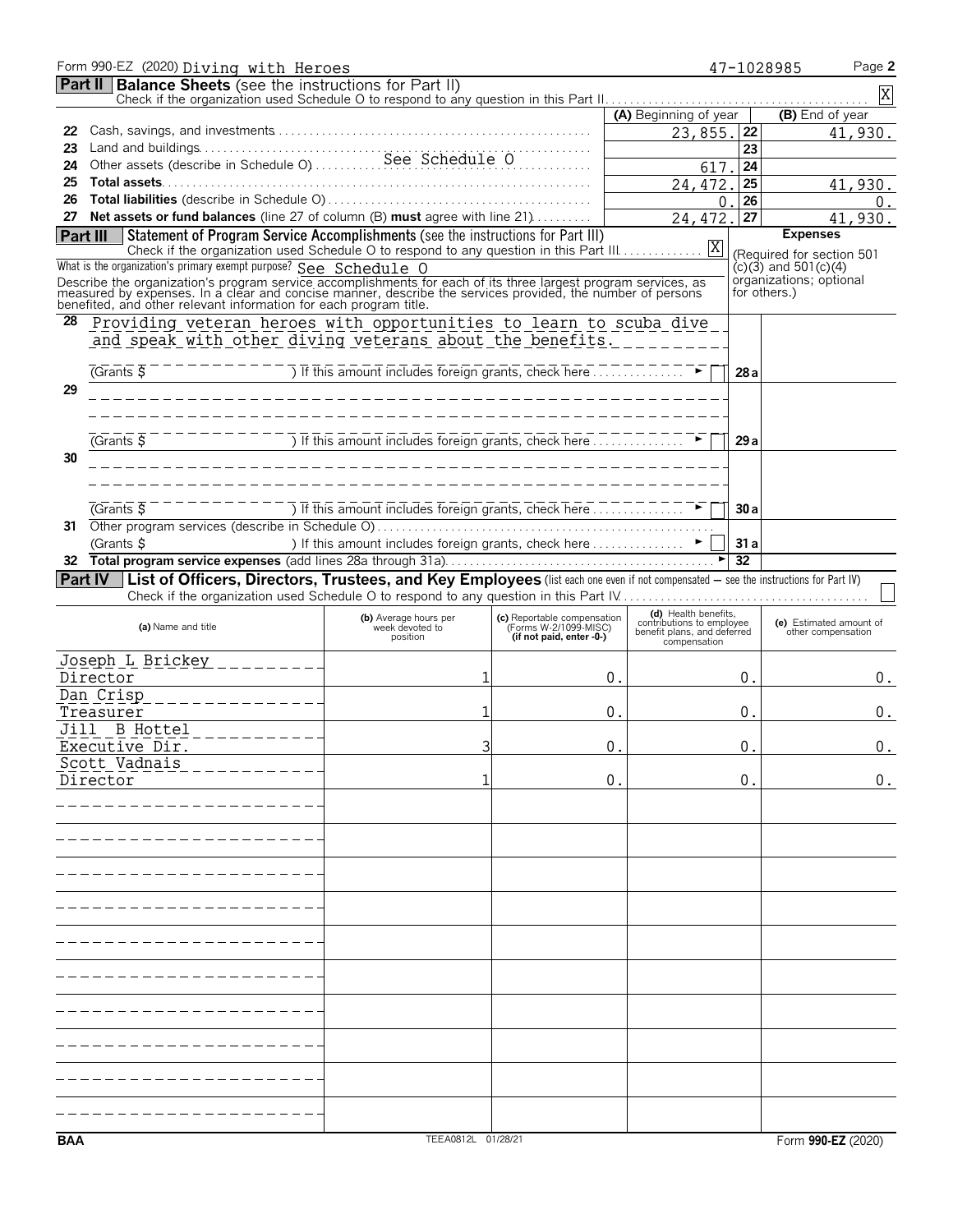|    | Form 990-EZ (2020) Diving with Heroes<br>47-1028985                                                                                                                                                                                                                                                                                                                                                                                                                                            |                 |     | Page 3  |
|----|------------------------------------------------------------------------------------------------------------------------------------------------------------------------------------------------------------------------------------------------------------------------------------------------------------------------------------------------------------------------------------------------------------------------------------------------------------------------------------------------|-----------------|-----|---------|
|    | <b>Other Information</b> (Note the Schedule A and personal benefit contract statement requirements in<br><b>Part V</b><br>the instructions for Part V.) Check if the organization used Schedule O to respond to any question in this Part V                                                                                                                                                                                                                                                    | See Sch O       |     |         |
| 33 | Did the organization engage in any significant activity not previously reported to the IRS?                                                                                                                                                                                                                                                                                                                                                                                                    |                 | Yes | No      |
|    | If 'Yes,' provide a detailed description of each activity in Schedule 0.                                                                                                                                                                                                                                                                                                                                                                                                                       | 33              |     | Χ       |
| 34 | Were any significant changes made to the organizing or governing documents? If 'Yes,' attach a conformed copy of the amended documents if they reflect                                                                                                                                                                                                                                                                                                                                         | 34              |     | Χ       |
|    | 35 a Did the organization have unrelated business gross income of \$1,000 or more during the year from business activities                                                                                                                                                                                                                                                                                                                                                                     |                 |     |         |
|    |                                                                                                                                                                                                                                                                                                                                                                                                                                                                                                | 35 a            |     | Χ       |
|    | b If 'Yes' to line 35a, has the organization filed a Form 990-T for the year? If 'No,' provide an explanation in Schedule O.                                                                                                                                                                                                                                                                                                                                                                   | 35 <sub>b</sub> |     |         |
|    | c Was the organization a section 501(c)(4), 501(c)(5), or 501(c)(6) organization subject to section 6033(e) notice,                                                                                                                                                                                                                                                                                                                                                                            | 35c             |     | Χ       |
|    | 36 Did the organization undergo a liquidation, dissolution, termination, or significant<br>disposition of net assets during the year? If 'Yes,' complete applicable parts of Schedule N                                                                                                                                                                                                                                                                                                        | 36              |     | Χ       |
|    | <b>37</b> Enter amount of political expenditures, direct or indirect, as described in the instructions. $\blacktriangleright$ <b>37a</b><br>$\mathbf 0$ .                                                                                                                                                                                                                                                                                                                                      |                 |     |         |
|    |                                                                                                                                                                                                                                                                                                                                                                                                                                                                                                | 37 b            |     | Χ       |
|    | 38 a Did the organization borrow from, or make any loans to, any officer, director, trustee, or key employee; or were<br>any such loans made in a prior year and still outstanding at the end of the tax year covered by this return?                                                                                                                                                                                                                                                          | 38a             |     | X       |
|    | <b>b</b> If 'Yes,' complete Schedule L, Part II, and enter the total<br>38b<br>$\boldsymbol{0}$ .                                                                                                                                                                                                                                                                                                                                                                                              |                 |     |         |
|    | 39 Section 501(c)(7) organizations. Enter:                                                                                                                                                                                                                                                                                                                                                                                                                                                     |                 |     |         |
|    | 39a<br>О.                                                                                                                                                                                                                                                                                                                                                                                                                                                                                      |                 |     |         |
|    | 39 <sub>b</sub><br>0.                                                                                                                                                                                                                                                                                                                                                                                                                                                                          |                 |     |         |
|    | 40 a Section 501(c)(3) organizations. Enter amount of tax imposed on the organization during the year under:                                                                                                                                                                                                                                                                                                                                                                                   |                 |     |         |
|    | section 4911 ►<br>$0.$ ; section 4912 $\blacktriangleright$<br>0. ; section 4955 $\blacktriangleright$<br>0.                                                                                                                                                                                                                                                                                                                                                                                   |                 |     |         |
|    | <b>b</b> Section 501(c)(3), 501(c)(4), and 501(c)(29) organizations. Did the organization engage in any section 4958 excess<br>benefit transaction during the year, or did it engage in an excess benefit transaction in a prior year that has not been                                                                                                                                                                                                                                        |                 |     |         |
|    |                                                                                                                                                                                                                                                                                                                                                                                                                                                                                                | 40 b            |     | Χ       |
|    | c Section 501(c)(3), 501(c)(4), and 501(c)(29) organizations. Enter amount of tax imposed on organization managers or disqualified persons during the year under sections 4912, 4955, and 4958<br>0.                                                                                                                                                                                                                                                                                           |                 |     |         |
|    | d Section 501(c)(3), 501(c)(4), and 501(c)(29) organizations. Enter amount of tax on line 40c reimbursed<br>by the organization $\ldots$ $\ldots$ $\ldots$ $\ldots$ $\ldots$ $\ldots$ $\ldots$ $\ldots$ $\ldots$ $\ldots$ $\ldots$ $\ldots$ $\ldots$<br>0.                                                                                                                                                                                                                                     |                 |     |         |
|    | e All organizations. At any time during the tax year, was the organization a party to a prohibited tax                                                                                                                                                                                                                                                                                                                                                                                         | 40 e            |     | X       |
| 41 | List the states with which a copy of this return is filed $\blacktriangleright$ None                                                                                                                                                                                                                                                                                                                                                                                                           |                 |     |         |
|    | 42 a The organization's<br>books are in care of $\blacktriangleright$<br>Telephone no. ► (678) 267-9512<br>Neal Thomas Hamilton<br>Located at > 403 PATES LAKE CT HAMPTON GA<br>$ZIP + 4$<br>30228<br><b>b</b> At any time during the calendar year, did the organization have an interest in or a signature or other authority over a financial account in a foreign country (such as a bank account, securities account, or other finan<br>If 'Yes,' enter the name of the foreign country ► | 42 b            | Yes | No<br>X |
|    | See the instructions for exceptions and filing requirements for FinCEN Form 114, Report of Foreign Bank and Financial Accounts (FBAR).<br>c At any time during the calendar year, did the organization maintain an office outside the United States?                                                                                                                                                                                                                                           | 42 <sub>c</sub> |     | Χ       |

| If 'Yes,' enter the name of the foreign country $\blacktriangleright$ |  |
|-----------------------------------------------------------------------|--|
|                                                                       |  |

| 43         | Section 4947(a)(1) nonexempt charitable trusts filing Form 990-EZ in lieu of <b>Form 1041</b> – Check here                                                                                                                             |      |      |                    |
|------------|----------------------------------------------------------------------------------------------------------------------------------------------------------------------------------------------------------------------------------------|------|------|--------------------|
|            |                                                                                                                                                                                                                                        |      |      | N/A                |
|            |                                                                                                                                                                                                                                        |      | Yes. | No                 |
|            | 44 a Did the organization maintain any donor advised funds during the year? If 'Yes,' Form 990 must be completed instead                                                                                                               |      |      |                    |
|            | of Form $990-EZ$ .                                                                                                                                                                                                                     | 44 a |      | A                  |
|            | <b>b</b> Did the organization operate one or more hospital facilities during the year? If 'Yes,' Form 990 must be completed                                                                                                            |      |      |                    |
|            | instead of Form 990-EZ.                                                                                                                                                                                                                | 44 b |      | A                  |
|            |                                                                                                                                                                                                                                        | 44 c |      |                    |
|            |                                                                                                                                                                                                                                        |      |      |                    |
|            |                                                                                                                                                                                                                                        | 44 d |      |                    |
|            |                                                                                                                                                                                                                                        | 45 a |      |                    |
|            | <b>b</b> Did the organization receive any payment from or engage in any transaction with a controlled entity within the meaning of section 512(b)(13)? If 'Yes,'<br>Form 990 and Schedule R may need to be completed instead of Form 9 |      |      |                    |
|            |                                                                                                                                                                                                                                        | 45 b |      |                    |
| <b>BAA</b> | 10/26/20<br>TEEA0812L                                                                                                                                                                                                                  |      |      | Form 990-EZ (2020) |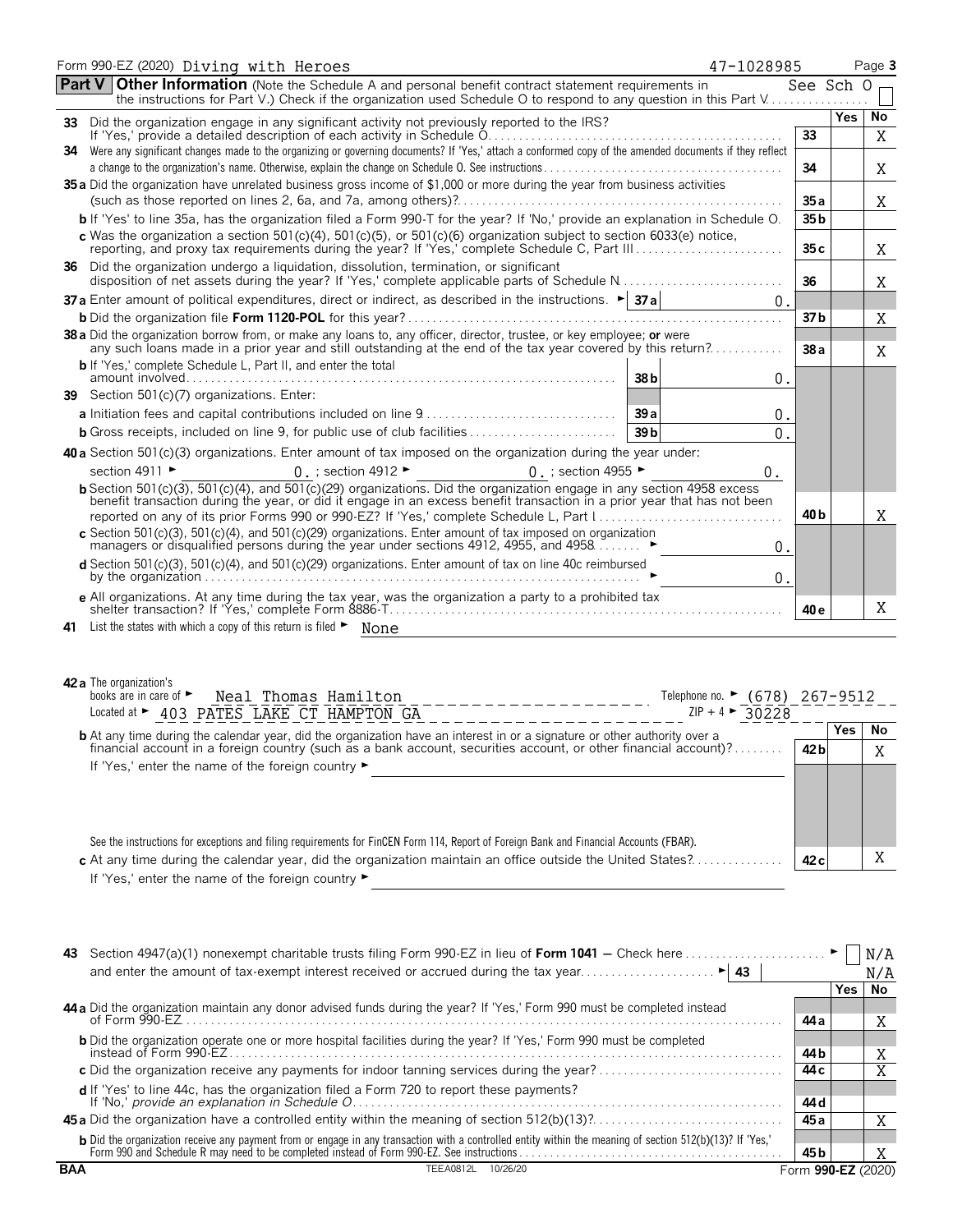|              | Form 990-EZ (2020) Diving with Heroes                                                                                                                                                                                                                                                                                    |                                                      |                                                      | 47-1028985                                                                                       |                                               |            | Page 4    |
|--------------|--------------------------------------------------------------------------------------------------------------------------------------------------------------------------------------------------------------------------------------------------------------------------------------------------------------------------|------------------------------------------------------|------------------------------------------------------|--------------------------------------------------------------------------------------------------|-----------------------------------------------|------------|-----------|
|              |                                                                                                                                                                                                                                                                                                                          |                                                      |                                                      |                                                                                                  |                                               | <b>Yes</b> | No        |
| 46           | Did the organization engage, directly or indirectly, in political campaign activities on behalf of or in opposition to                                                                                                                                                                                                   |                                                      |                                                      |                                                                                                  | 46                                            |            | Χ         |
| Part VI      | Section 501(c)(3) Organizations Only<br>All section $501(c)(3)$ organizations must answer questions $47-49b$ and $52$ , and complete the tables<br>for lines 50 and 51.                                                                                                                                                  |                                                      |                                                      |                                                                                                  |                                               |            |           |
|              | Check if the organization used Schedule O to respond to any question in this Part VI                                                                                                                                                                                                                                     |                                                      |                                                      |                                                                                                  |                                               |            |           |
| 47           | Did the organization engage in lobbying activities or have a section 501(h) election in effect during the tax year? If 'Yes,'                                                                                                                                                                                            |                                                      |                                                      |                                                                                                  |                                               | <b>Yes</b> | No        |
|              |                                                                                                                                                                                                                                                                                                                          |                                                      |                                                      |                                                                                                  | 47                                            |            | Χ         |
| 48           | Is the organization a school as described in section 170(b)(1)(A)(ii)? If 'Yes,' complete Schedule E                                                                                                                                                                                                                     |                                                      |                                                      |                                                                                                  | 48                                            |            | X         |
|              | <b>49 a</b> Did the organization make any transfers to an exempt non-charitable related organization?                                                                                                                                                                                                                    |                                                      |                                                      |                                                                                                  | 49 a                                          |            | X         |
| 50           | Complete this table for the organization's five highest compensated employees (other than officers, directors, trustees, and key<br>employees) who each received more than \$100,000 of compensation from the organization. If there is none, enter 'None.'                                                              |                                                      |                                                      |                                                                                                  | 49 <sub>b</sub>                               |            |           |
|              | (a) Name and title of each employee                                                                                                                                                                                                                                                                                      | (b) Average hours<br>per week devoted<br>to position | (c) Reportable compensation<br>(Forms W-2/1099-MISC) | (d) Health benefits,<br>contributions to employee<br>benefit plans, and deferred<br>compensation | (e) Estimated amount of<br>other compensation |            |           |
| None         |                                                                                                                                                                                                                                                                                                                          |                                                      |                                                      |                                                                                                  |                                               |            |           |
|              |                                                                                                                                                                                                                                                                                                                          |                                                      |                                                      |                                                                                                  |                                               |            |           |
|              |                                                                                                                                                                                                                                                                                                                          |                                                      |                                                      |                                                                                                  |                                               |            |           |
|              |                                                                                                                                                                                                                                                                                                                          |                                                      |                                                      |                                                                                                  |                                               |            |           |
|              |                                                                                                                                                                                                                                                                                                                          |                                                      |                                                      |                                                                                                  |                                               |            |           |
|              | f Total number of other employees paid over \$100,000 ►<br>51 Complete this table for the organization's five highest compensated independent contractors who each received more than \$100,000 of<br>compensation from the organization. If there is none, enter 'None.'                                                |                                                      |                                                      |                                                                                                  |                                               |            |           |
|              | (a) Name and business address of each independent contractor                                                                                                                                                                                                                                                             |                                                      | (b) Type of service                                  |                                                                                                  | (c) Compensation                              |            |           |
| None         |                                                                                                                                                                                                                                                                                                                          |                                                      |                                                      |                                                                                                  |                                               |            |           |
|              |                                                                                                                                                                                                                                                                                                                          |                                                      |                                                      |                                                                                                  |                                               |            |           |
|              |                                                                                                                                                                                                                                                                                                                          |                                                      |                                                      |                                                                                                  |                                               |            |           |
|              |                                                                                                                                                                                                                                                                                                                          |                                                      |                                                      |                                                                                                  |                                               |            |           |
|              |                                                                                                                                                                                                                                                                                                                          |                                                      |                                                      |                                                                                                  |                                               |            |           |
|              |                                                                                                                                                                                                                                                                                                                          |                                                      |                                                      |                                                                                                  |                                               |            |           |
|              |                                                                                                                                                                                                                                                                                                                          |                                                      |                                                      |                                                                                                  |                                               |            |           |
|              |                                                                                                                                                                                                                                                                                                                          |                                                      |                                                      |                                                                                                  |                                               |            |           |
|              |                                                                                                                                                                                                                                                                                                                          |                                                      |                                                      |                                                                                                  |                                               |            |           |
|              | 52 Did the organization complete Schedule A? Note: All section 501(c)(3) organizations must attach a                                                                                                                                                                                                                     |                                                      |                                                      |                                                                                                  |                                               |            |           |
|              |                                                                                                                                                                                                                                                                                                                          |                                                      |                                                      |                                                                                                  | X <sub>Yes</sub>                              |            |           |
|              | Under penalties of perjury, I declare that I have examined this return, including accompanying schedules and statements, and to the best of my knowledge and belief, it is<br>true, correct, and complete. Declaration of preparer (other than officer) is based on all information of which preparer has any knowledge. |                                                      |                                                      |                                                                                                  |                                               |            |           |
|              | Signature of officer                                                                                                                                                                                                                                                                                                     |                                                      |                                                      | Date                                                                                             |                                               |            |           |
| Sign<br>Here |                                                                                                                                                                                                                                                                                                                          |                                                      |                                                      |                                                                                                  |                                               |            |           |
|              | Jill B Hottel<br>Type or print name and title                                                                                                                                                                                                                                                                            |                                                      |                                                      | Executive Director                                                                               |                                               |            |           |
|              | Print/Type preparer's name                                                                                                                                                                                                                                                                                               | Preparer's signature                                 | Date                                                 |                                                                                                  | <b>PTIN</b>                                   |            |           |
| Paid         | Neal Hamilton                                                                                                                                                                                                                                                                                                            | Neal Hamilton                                        |                                                      | Check $\overline{X}$ if<br>self-employed                                                         | P02049017                                     |            |           |
| Preparer     | Hamilton Tax and Accounting Services LLC<br>Firm's name ►                                                                                                                                                                                                                                                                |                                                      |                                                      |                                                                                                  |                                               |            |           |
| Use Only     | 1659 Hwy 20 W<br>Firm's address ▶                                                                                                                                                                                                                                                                                        |                                                      |                                                      | Firm's EIN                                                                                       | 12-1234567                                    |            | <b>No</b> |
|              | McDonough, GA 30253<br>May the IRS discuss this return with the preparer shown above? See instructions                                                                                                                                                                                                                   |                                                      |                                                      | Phone no.                                                                                        | 678-267-9512<br>$\triangleright$  X Yes       |            | No        |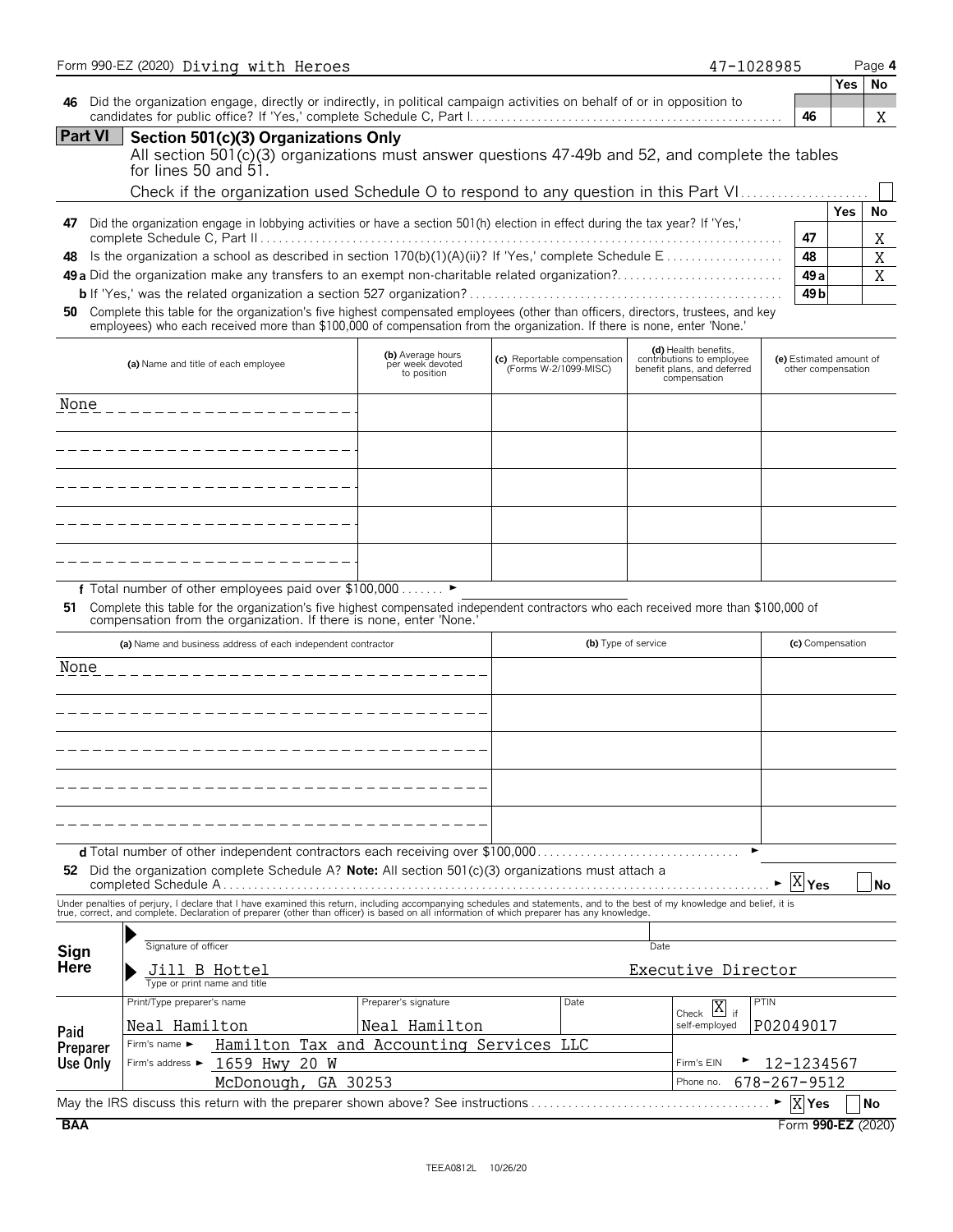## **Public Charity Status and Public Support**<br>
(Form 990 or 990-EZ) Complete if the organization is a section 501(c)(3) organization or a section **2020**

**COMPOSCHEDULE A**<br>(Form 990 or 990-EZ) Complete if the organization is a section 501(c)(3) organization or a section<br>4947(a)(1) nonexempt charitable trust.

Attach to Form 990 or Form 990-EZ.

| 2020                                |  |
|-------------------------------------|--|
| <b>Open to Public</b><br>Inspection |  |

| Department of the Treasury<br>Internal Revenue Service |  |                                    |                                               |                                                                                          | ► Go to www.irs.gov/Form990 for instructions and the latest information.                                                                                                                                                                                                                                                                                                                                                                                                                 |                                |                                      |                                       | Inspection                                                                                                                              |
|--------------------------------------------------------|--|------------------------------------|-----------------------------------------------|------------------------------------------------------------------------------------------|------------------------------------------------------------------------------------------------------------------------------------------------------------------------------------------------------------------------------------------------------------------------------------------------------------------------------------------------------------------------------------------------------------------------------------------------------------------------------------------|--------------------------------|--------------------------------------|---------------------------------------|-----------------------------------------------------------------------------------------------------------------------------------------|
| Name of the organization                               |  |                                    |                                               |                                                                                          |                                                                                                                                                                                                                                                                                                                                                                                                                                                                                          |                                |                                      | <b>Employer identification number</b> |                                                                                                                                         |
|                                                        |  | Diving with Heroes                 |                                               |                                                                                          |                                                                                                                                                                                                                                                                                                                                                                                                                                                                                          |                                |                                      | 47-1028985                            |                                                                                                                                         |
| Part I                                                 |  |                                    |                                               |                                                                                          | <b>Reason for Public Charity Status.</b> (All organizations must complete this part.) See instructions.                                                                                                                                                                                                                                                                                                                                                                                  |                                |                                      |                                       |                                                                                                                                         |
|                                                        |  |                                    |                                               |                                                                                          | The organization is not a private foundation because it is: (For lines 1 through 12, check only one box.)                                                                                                                                                                                                                                                                                                                                                                                |                                |                                      |                                       |                                                                                                                                         |
| 1                                                      |  |                                    |                                               |                                                                                          | A church, convention of churches, or association of churches described in section 170(b)(1)(A)(i).                                                                                                                                                                                                                                                                                                                                                                                       |                                |                                      |                                       |                                                                                                                                         |
| 2                                                      |  |                                    |                                               |                                                                                          | A school described in section 170(b)(1)(A)(ii). (Attach Schedule E (Form 990 or 990-EZ).)                                                                                                                                                                                                                                                                                                                                                                                                |                                |                                      |                                       |                                                                                                                                         |
| 3                                                      |  |                                    |                                               |                                                                                          | A hospital or a cooperative hospital service organization described in section 170(b)(1)(A)(iii).                                                                                                                                                                                                                                                                                                                                                                                        |                                |                                      |                                       |                                                                                                                                         |
| 4                                                      |  | name, city, and state:             |                                               |                                                                                          | A medical research organization operated in conjunction with a hospital described in section 170(b)(1)(A)(iii). Enter the hospital's                                                                                                                                                                                                                                                                                                                                                     |                                |                                      |                                       |                                                                                                                                         |
| 5                                                      |  |                                    | section 170(b)(1)(A)(iv). (Complete Part II.) |                                                                                          | An organization operated for the benefit of a college or university owned or operated by a governmental unit described in                                                                                                                                                                                                                                                                                                                                                                |                                |                                      |                                       |                                                                                                                                         |
| 6                                                      |  |                                    |                                               |                                                                                          | A federal, state, or local government or governmental unit described in section 170(b)(1)(A)(v).                                                                                                                                                                                                                                                                                                                                                                                         |                                |                                      |                                       |                                                                                                                                         |
| 7                                                      |  |                                    |                                               | in section 170(b)(1)(A)(vi). (Complete Part II.)                                         | An organization that normally receives a substantial part of its support from a governmental unit or from the general public described                                                                                                                                                                                                                                                                                                                                                   |                                |                                      |                                       |                                                                                                                                         |
| 8                                                      |  |                                    |                                               |                                                                                          | A community trust described in section 170(b)(1)(A)(vi). (Complete Part II.)                                                                                                                                                                                                                                                                                                                                                                                                             |                                |                                      |                                       |                                                                                                                                         |
| 9                                                      |  | university:                        |                                               |                                                                                          | An agricultural research organization described in section 170(b)(1)(A)(ix) operated in conjunction with a land-grant college<br>or university or a non-land-grant college of agriculture (see instructions). Enter the name, city, and state of the college or<br>________________________________                                                                                                                                                                                      |                                |                                      |                                       |                                                                                                                                         |
| 10                                                     |  |                                    |                                               | June 30, 1975. See section 509(a)(2). (Complete Part III.)                               | An organization that normally receives (1) more than 33-1/3% of its support from contributions, membership fees, and gross receipts<br>from activities related to its exempt functions, subject to certain exceptions; and (2) no more than 33-1/3% of its support from gross<br>investment income and unrelated business taxable income (less section 511 tax) from businesses acquired by the organization after                                                                       |                                |                                      |                                       |                                                                                                                                         |
| 11                                                     |  |                                    |                                               |                                                                                          | An organization organized and operated exclusively to test for public safety. See section 509(a)(4).                                                                                                                                                                                                                                                                                                                                                                                     |                                |                                      |                                       |                                                                                                                                         |
| 12<br>а                                                |  |                                    | complete Part IV, Sections A and B.           |                                                                                          | or more publicly supported organizations described in section 509(a)(1) or section 509(a)(2). See section 509(a)(3). Check the box in<br>lines 12a through 12d that describes the type of supporting organization and complete lines 12e, 12f, and 12g.<br>Type I. A supporting organization operated, supervised, or controlled by its supported organization(s), typically by giving the supported organization(s) the power to regularly appoint or elect a majority of the directors |                                |                                      |                                       | An organization organized and operated exclusively for the benefit of, to perform the functions of, or to carry out the purposes of one |
| b                                                      |  |                                    | must complete Part IV, Sections A and C.      |                                                                                          | Type II. A supporting organization supervised or controlled in connection with its supported organization(s), by having control or<br>management of the supporting organization vested in the same persons that control or manage the supported organization(s). You                                                                                                                                                                                                                     |                                |                                      |                                       |                                                                                                                                         |
| c                                                      |  |                                    |                                               |                                                                                          | Type III functionally integrated. A supporting organization operated in connection with, and functionally integrated with, its supported organization(s) (see instructions). You must complete Part IV, Sections A, D, and E.                                                                                                                                                                                                                                                            |                                |                                      |                                       |                                                                                                                                         |
| d                                                      |  |                                    |                                               |                                                                                          | Type III non-functionally integrated. A supporting organization operated in connection with its supported organization(s) that is not<br>functionally integrated. The organization generally must satisfy a distribution requirement and an attentiveness requirement (see<br>instructions). You must complete Part IV, Sections A and D, and Part V.                                                                                                                                    |                                |                                      |                                       |                                                                                                                                         |
| е                                                      |  |                                    |                                               |                                                                                          | Check this box if the organization received a written determination from the IRS that it is a Type I, Type II, Type III functionally                                                                                                                                                                                                                                                                                                                                                     |                                |                                      |                                       |                                                                                                                                         |
|                                                        |  |                                    |                                               |                                                                                          | integrated, or Type III non-functionally integrated supporting organization.                                                                                                                                                                                                                                                                                                                                                                                                             |                                |                                      |                                       |                                                                                                                                         |
|                                                        |  |                                    |                                               |                                                                                          |                                                                                                                                                                                                                                                                                                                                                                                                                                                                                          |                                |                                      |                                       |                                                                                                                                         |
|                                                        |  | (i) Name of supported organization |                                               | g Provide the following information about the supported organization(s).<br>$(ii)$ $EIN$ | (iii) Type of organization                                                                                                                                                                                                                                                                                                                                                                                                                                                               |                                |                                      | (v) Amount of monetary                | (vi) Amount of other                                                                                                                    |
|                                                        |  |                                    |                                               |                                                                                          | described on lines 1-10<br>above (see instructions))                                                                                                                                                                                                                                                                                                                                                                                                                                     | in your governing<br>document? | $(iv)$ is the<br>organization listed | support (see instructions)            | support (see instructions)                                                                                                              |
|                                                        |  |                                    |                                               |                                                                                          |                                                                                                                                                                                                                                                                                                                                                                                                                                                                                          | Yes                            | No                                   |                                       |                                                                                                                                         |
| (A)                                                    |  |                                    |                                               |                                                                                          |                                                                                                                                                                                                                                                                                                                                                                                                                                                                                          |                                |                                      |                                       |                                                                                                                                         |
| (B)                                                    |  |                                    |                                               |                                                                                          |                                                                                                                                                                                                                                                                                                                                                                                                                                                                                          |                                |                                      |                                       |                                                                                                                                         |
| (C)                                                    |  |                                    |                                               |                                                                                          |                                                                                                                                                                                                                                                                                                                                                                                                                                                                                          |                                |                                      |                                       |                                                                                                                                         |
| (D)                                                    |  |                                    |                                               |                                                                                          |                                                                                                                                                                                                                                                                                                                                                                                                                                                                                          |                                |                                      |                                       |                                                                                                                                         |
| (E)                                                    |  |                                    |                                               |                                                                                          |                                                                                                                                                                                                                                                                                                                                                                                                                                                                                          |                                |                                      |                                       |                                                                                                                                         |
| Total                                                  |  |                                    |                                               |                                                                                          |                                                                                                                                                                                                                                                                                                                                                                                                                                                                                          |                                |                                      |                                       |                                                                                                                                         |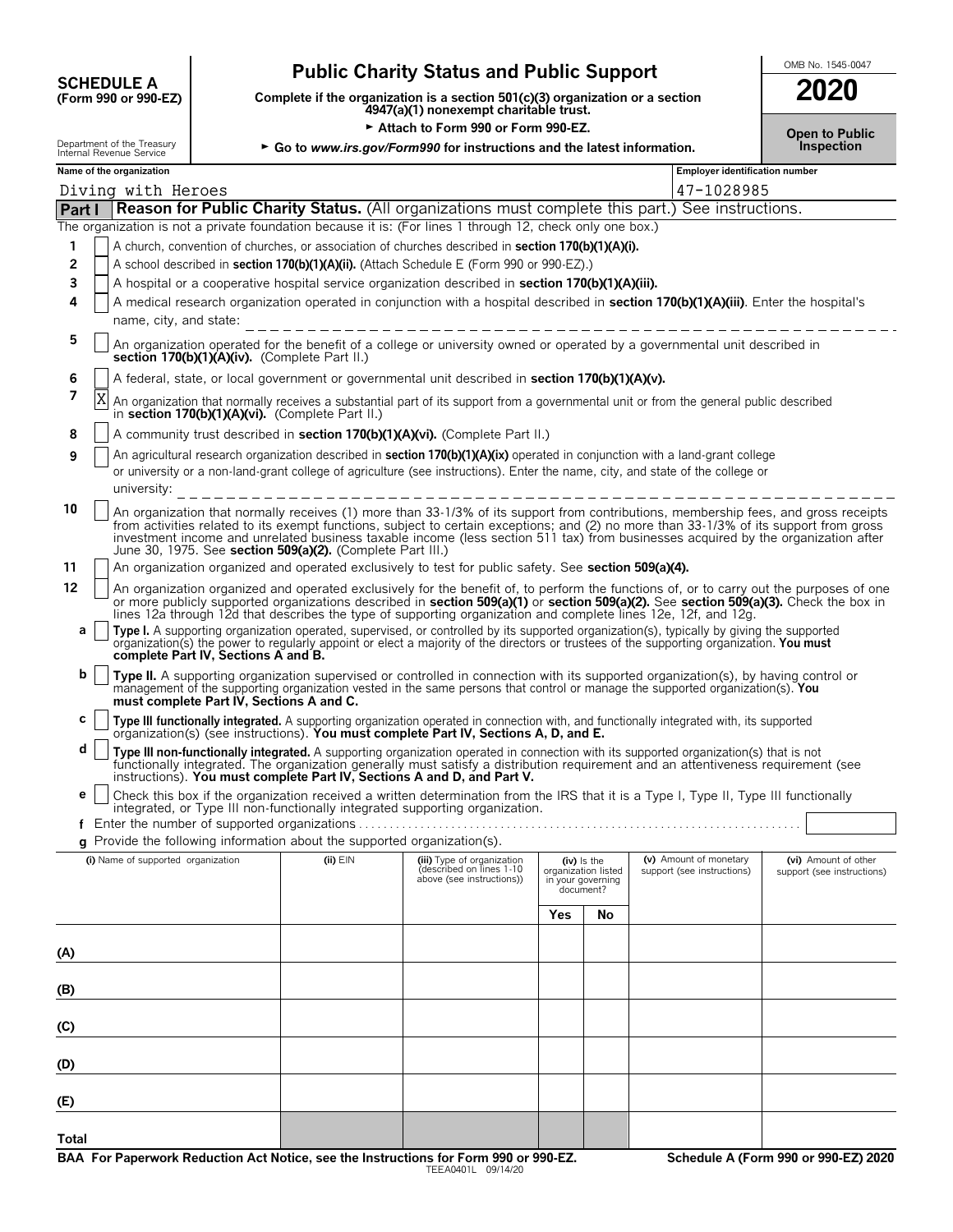**Part II Support Schedule for Organizations Described in Sections 170(b)(1)(A)(iv) and 170(b)(1)(A)(vi)** (Complete only if you checked the box on line 5, 7, or 8 of Part I or if the organization failed to qualify under Part III. If the organization fails to qualify under the tests listed below, please complete Part III.)

#### **Section A. Public Support Calendar year (or fiscal year (a) 2016 <b>(b)** 2017 **(c)** 2018 **(d)** 2019 **(e)** 2020 **(f)** Total **beginning in) 1** Gifts, grants, contributions, and<br>
membership fees received. (Do not<br>
include any 'unusual grants.'). . . . . . . . **2** Tax revenues levied for the organization's benefit and either paid to or expended on its behalf. . . . . . . . . . . . . . . . . . **3** The value of services or facilities furnished by a governmental unit to the organization without charge. . . . **4 Total.** Add lines 1 through 3 . . . **5** The portion of total contributions by each person (other than a governmental unit or publicly supported organization) included on line 1 that exceeds 2% of the amount shown on line 11, column (f). **6 Public support.** Subtract line 5 from line 4 **Section B. Total Support Calendar year (or fiscal year (a) 2016 <b>(b)** 2017 **(c)** 2018 **(d)** 2019 **(e)** 2020 **(f)** Total **beginning in) 7** Amounts from line 4...... **8** Gross income from interest, dividends, payments received on securities loans, rents, royalties, and income from similar sources . . . . **9** Net income from unrelated business activities, whether or not the business is regularly carried on. . . . . . . . . . . **10** Other income. Do not include gain or loss from the sale of capital assets (Explain in  $Part VI.$ ). See  $Part VI.$ ... **11 Total support.** Add lines 7 through 10. . . . . . . . . . . . . . . . . . . . **12** Gross receipts from related activities, etc. (see instructions). . . . . . . . . . . . . . . . . . . . . . . . . . . . . . . . . . . . . . . . . . . . . . . . . . **12 13 First 5 years.** If the Form 990 is for the organization's first, second, third, fourth, or fifth tax year as a section 501(c)(3) organization, check this box and **stop here**. . . . . . . . . . . . . . . . . . . . . . . . . . . . . . . . . . . . . . . . . . . . . . . . . . . . . . . . . . . . . . . . . . . . . . . . . . . . . . . . . . . . G **Section C. Computation of Public Support Percentage 14** Public support percentage for 2020 (line 6, column (f), divided by line 11, column (f)). . . . . . . . . . . . . . . . . . . . . . . . . . **14** % **15** Public support percentage from 2019 Schedule A, Part II, line 14 . . . . . . . . . . . . . . . . . . . . . . . . . . . . . . . . . . . . . . . . . . . . . **15** % **16a 33-1/3% support test**'**2020.** If the organization did not check the box on line 13, and line 14 is 33-1/3% or more, check this box and **stop here.** The organization qualifies as a publicly supported organization. . . . . . . . . . . . . . . . . . . . . . . . . . . . . . . . . . . . . . . . . . . . . . . . . . . G **b 33-1/3% support test-2019.** If the organization did not check a box on line 13 or 16a, and line 15 is 33-1/3% or more, check this box and **stop here.** The organization qualifies as a publicly supported organization. . . . . . . . . . . . . . . . . . . . . . . . . . . . . . . . . . . . . . . . . . . . . . . . . . . G **17a 10%-facts-and-circumstances test**'**2020.** If the organization did not check a box on line 13, 16a, or 16b, and line 14 is 10% or more, and if the organization meets the facts-and-circumstances test, check this box and **stop here.** Explain in Part VI how<br>the organization meets the facts-and-circumstances test. The organization qualifies as a publ **b** 10%-facts-and-circumstances test-2019. If the organization did not check a box on line 13, 16a, 16b, or 17a, and line 15 is 10% or more, and if the organization meets the facts-and-circumstances test, check this box and **stop here.** Explain in Part VI how the<br>organization meets the 'facts-and-circumstances' test. The organization qualifies as a pu 18 **Private foundation.** If the organization did not check a box on line 13, 16a, 16b, 17a, or 17b, check this box and see instructions. 45,562. 65,921. 34,102. 37,173. 23,636. 206,394. 0.  $\Omega$ 45,562. 65,921. 34,102. 37,173. 23,636. 206,394. 0. 206,394. 45,562. 65,921. 34,102. 37,173. 23,636. 206,394. 0.  $\boldsymbol{0}$  . 950. 205. 34. 770. 1,959. 208,353. 0. 99.06  $0.00%$ X

**BAA Schedule A (Form 990 or 990-EZ) 2020**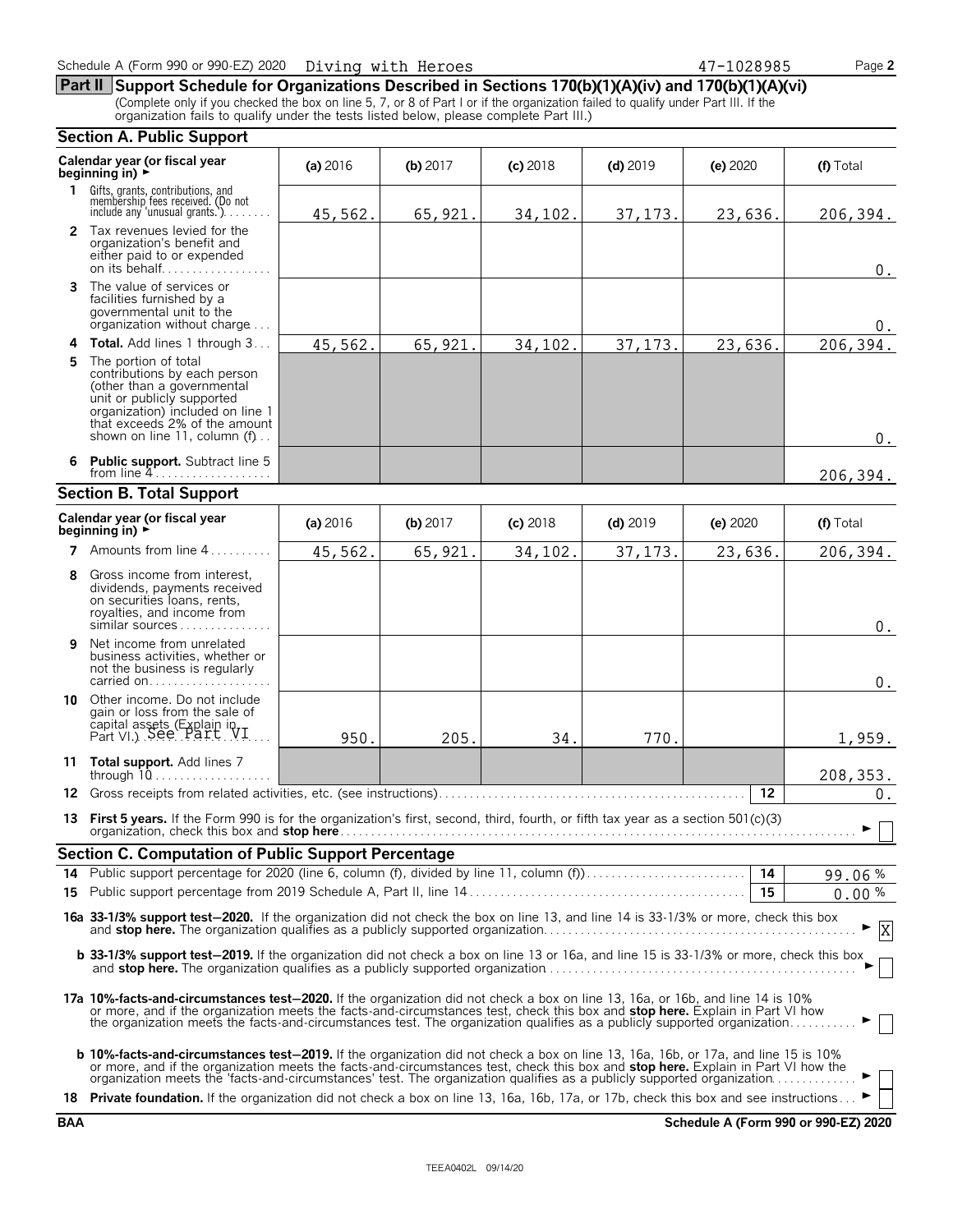#### **Part III Support Schedule for Organizations Described in Section 509(a)(2)**

(Complete only if you checked the box on line 10 of Part I or if the organization failed to qualify under Part II. If the organization fails to qualify under the tests listed below, please complete Part II.)

|            | <b>Section A. Public Support</b>                                                                                                                                                                                                                                              |          |                    |            |            |          |                                      |
|------------|-------------------------------------------------------------------------------------------------------------------------------------------------------------------------------------------------------------------------------------------------------------------------------|----------|--------------------|------------|------------|----------|--------------------------------------|
|            | Calendar year (or fiscal year beginning in) $\blacktriangleright$                                                                                                                                                                                                             | (a) 2016 | (b) $2017$         | $(c)$ 2018 | $(d)$ 2019 | (e) 2020 | (f) Total                            |
|            | 1 Gifts, grants, contributions,<br>and membership fees<br>received. (Do not include<br>any 'unusual grants.')                                                                                                                                                                 |          |                    |            |            |          |                                      |
|            | Gross receipts from admissions,<br>merchandise sold or services<br>performed, or facilities<br>furnished in any activity that is<br>related to the organization's<br>$tax\text{-}exempt$ purpose                                                                              |          |                    |            |            |          |                                      |
| 3.         | Gross receipts from activities<br>that are not an unrelated trade<br>or business under section 513.                                                                                                                                                                           |          |                    |            |            |          |                                      |
| 4          | Tax revenues levied for the<br>organization's benefit and<br>either paid to or expended on<br>its behalf                                                                                                                                                                      |          |                    |            |            |          |                                      |
| 5.         | The value of services or<br>facilities furnished by a<br>governmental unit to the<br>organization without charge                                                                                                                                                              |          |                    |            |            |          |                                      |
|            | <b>6 Total.</b> Add lines 1 through 5<br><b>7a</b> Amounts included on lines 1,<br>2, and 3 received from<br>disqualified persons                                                                                                                                             |          |                    |            |            |          |                                      |
|            | <b>b</b> Amounts included on lines 2<br>and 3 received from other than<br>disqualified persons that<br>exceed the greater of \$5,000 or<br>1% of the amount on line 13                                                                                                        |          |                    |            |            |          |                                      |
|            | c Add lines $7a$ and $7b$                                                                                                                                                                                                                                                     |          |                    |            |            |          |                                      |
|            | <b>Public support.</b> (Subtract line                                                                                                                                                                                                                                         |          |                    |            |            |          |                                      |
|            | <b>Section B. Total Support</b>                                                                                                                                                                                                                                               |          |                    |            |            |          |                                      |
|            | Calendar year (or fiscal year beginning in) $\blacktriangleright$                                                                                                                                                                                                             | (a) 2016 | (b) 2017           | $(c)$ 2018 | $(d)$ 2019 | (e) 2020 | (f) Total                            |
| 9.         | Amounts from line 6                                                                                                                                                                                                                                                           |          |                    |            |            |          |                                      |
|            | <b>10a</b> Gross income from interest, dividends,<br>payments received on securities loans,<br>rents, royalties, and income from<br><b>b</b> Unrelated business taxable                                                                                                       |          |                    |            |            |          |                                      |
|            | income (less section 511<br>taxes) from businesses<br>acquired after June 30, 1975<br>c Add lines 10a and $10b$                                                                                                                                                               |          |                    |            |            |          |                                      |
| 11         | Net income from unrelated business<br>activities not included in line 10b,<br>whether or not the business is<br>regularly carried on $\dots\dots\dots\dots\dots$                                                                                                              |          |                    |            |            |          |                                      |
|            | 12 Other income. Do not include<br>gain or loss from the sale of<br>capital assets (Explain in                                                                                                                                                                                |          |                    |            |            |          |                                      |
|            | 13 Total support. (Add lines 9,<br>10c, 11, and $12.$ )                                                                                                                                                                                                                       |          |                    |            |            |          |                                      |
|            | 14 First 5 years. If the Form 990 is for the organization's first, second, third, fourth, or fifth tax year as a section 501(c)(3)<br>organization, check this box and <b>stop here</b>                                                                                       |          |                    |            |            |          |                                      |
|            | <b>Section C. Computation of Public Support Percentage</b>                                                                                                                                                                                                                    |          |                    |            |            |          |                                      |
|            | 15 Public support percentage for 2020 (line 8, column (f), divided by line 13, column (f)                                                                                                                                                                                     |          |                    |            |            | 15       | နွ                                   |
|            |                                                                                                                                                                                                                                                                               |          |                    |            |            | 16       | နွ                                   |
|            | Section D. Computation of Investment Income Percentage                                                                                                                                                                                                                        |          |                    |            |            |          |                                      |
| 17         | Investment income percentage for 2020 (line 10c, column (f), divided by line 13, column (f)                                                                                                                                                                                   |          |                    |            |            | 17       | နွ                                   |
| 18         |                                                                                                                                                                                                                                                                               |          |                    |            |            | 18       | နွ                                   |
|            | 19a 33-1/3% support tests-2020. If the organization did not check the box on line 14, and line 15 is more than 33-1/3%, and line 17<br>is not more than 33-1/3%, check this box and stop here. The organization qualifies as a publicly supported organization                |          |                    |            |            |          |                                      |
|            | <b>b</b> 33-1/3% support tests-2019. If the organization did not check a box on line 14 or line 19a, and line 16 is more than 33-1/3%, and<br>line 18 is not more than 33-1/3%, check this box and stop here. The organization qualifies as a publicly supported organization |          |                    |            |            |          |                                      |
| 20         | Private foundation. If the organization did not check a box on line 14, 19a, or 19b, check this box and see instructions                                                                                                                                                      |          |                    |            |            |          |                                      |
| <b>BAA</b> |                                                                                                                                                                                                                                                                               |          | TEEA0403L 09/14/20 |            |            |          | Schedule A (Form 990 or 990-EZ) 2020 |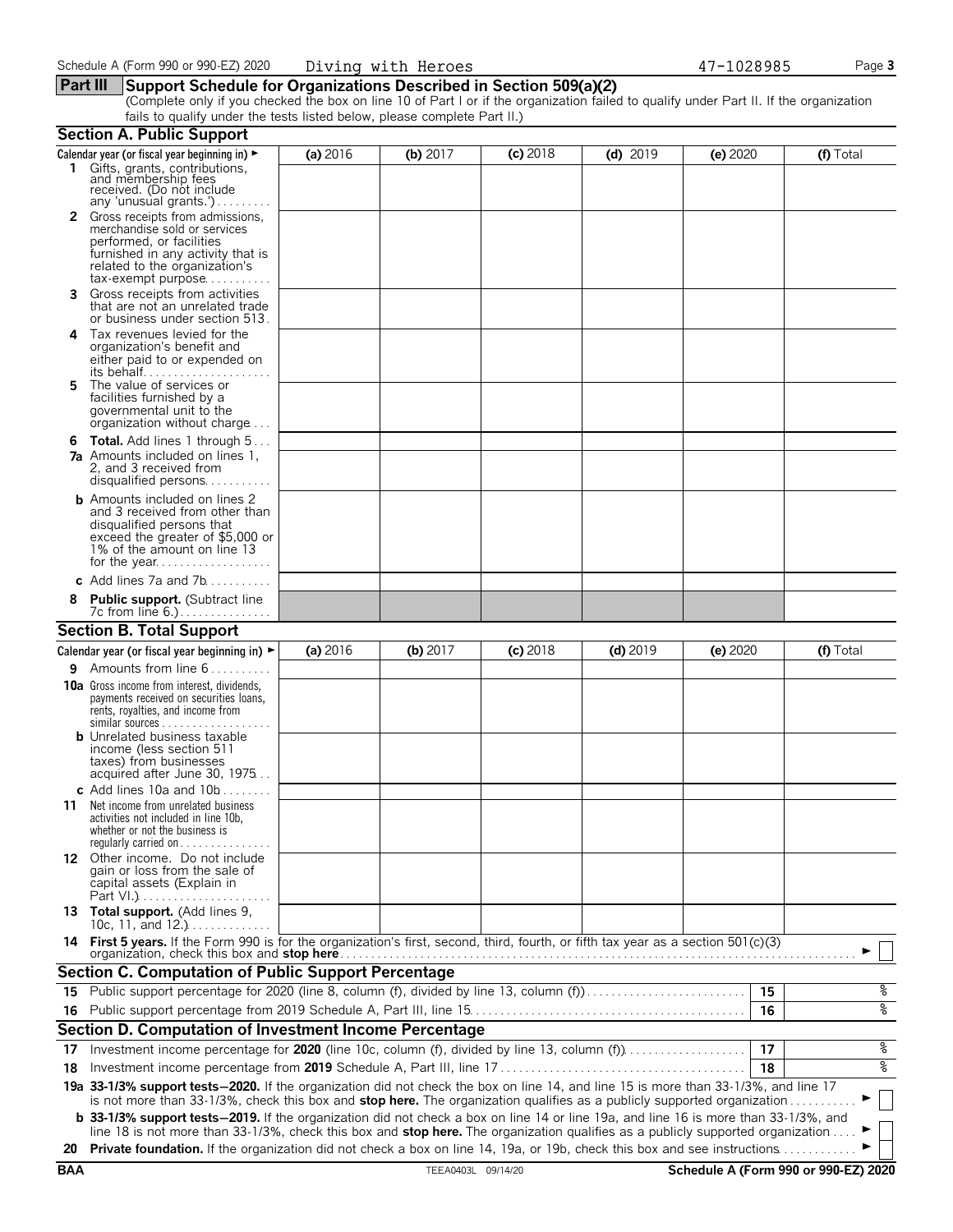#### **Part IV Supporting Organizations**

(Complete only if you checked a box in line 12 on Part I. If you checked box 12a, Part I, complete Sections A and B. If you checked box 12b, Part I, complete Sections A and C. If you checked box 12c, Part I, complete Sections A, D, and E. If you checked box 12d, Part I, complete Sections A and D, and complete Part V.)

### **Section A. All Supporting Organizations**

|   |                                                                                                                                                                                                                                                                                                                                                                                                                                                                                                                                                      |                 | <b>Yes</b> | <b>No</b> |
|---|------------------------------------------------------------------------------------------------------------------------------------------------------------------------------------------------------------------------------------------------------------------------------------------------------------------------------------------------------------------------------------------------------------------------------------------------------------------------------------------------------------------------------------------------------|-----------------|------------|-----------|
|   | 1 Are all of the organization's supported organizations listed by name in the organization's governing documents?<br>If 'No,' describe in Part VI how the supported organizations are designated. If designated by class or purpose, describe<br>the designation. If historic and continuing relationship, explain.                                                                                                                                                                                                                                  | 1               |            |           |
|   | 2 Did the organization have any supported organization that does not have an IRS determination of status under section<br>509(a)(1) or (2)? If 'Yes,' explain in <b>Part VI</b> how the organization determined that the supported organization was<br>described in section $509(a)(1)$ or (2).                                                                                                                                                                                                                                                      | $\overline{2}$  |            |           |
|   | 3a Did the organization have a supported organization described in section 501(c)(4), (5), or (6)? If 'Yes,' answer lines 3b<br>and 3c below.                                                                                                                                                                                                                                                                                                                                                                                                        | 3a              |            |           |
|   | <b>b</b> Did the organization confirm that each supported organization qualified under section 501(c)(4), (5), or (6) and<br>satisfied the public support tests under section 509( $a(2)$ ? If 'Yes,' describe in <b>Part VI</b> when and how the organization<br>made the determination.                                                                                                                                                                                                                                                            | 3 <sub>b</sub>  |            |           |
|   | c Did the organization ensure that all support to such organizations was used exclusively for section $170(c)(2)(B)$<br>purposes? If 'Yes,' explain in <b>Part VI</b> what controls the organization put in place to ensure such use.                                                                                                                                                                                                                                                                                                                | 3c              |            |           |
|   | 4a Was any supported organization not organized in the United States ('foreign supported organization')? If 'Yes' and<br>if you checked box 12a or 12b in Part I, answer lines 4b and 4c below.                                                                                                                                                                                                                                                                                                                                                      | 4a              |            |           |
|   | <b>b</b> Did the organization have ultimate control and discretion in deciding whether to make grants to the foreign supported<br>organization? If 'Yes,' describe in <b>Part VI</b> how the organization had such control and discretion despite being controlled<br>or supervised by or in connection with its supported organizations.                                                                                                                                                                                                            | 4b              |            |           |
|   | c Did the organization support any foreign supported organization that does not have an IRS determination under<br>sections 501(c)(3) and 509(a)(1) or (2)? If 'Yes,' explain in <b>Part VI</b> what controls the organization used to ensure that<br>all support to the foreign supported organization was used exclusively for section $170(c)(2)(B)$ purposes.                                                                                                                                                                                    | 4c              |            |           |
|   | 5a Did the organization add, substitute, or remove any supported organizations during the tax year? If 'Yes,' answer lines<br>5b and 5c below (if applicable). Also, provide detail in <b>Part VI</b> , including (i) the names and EIN numbers of the<br>supported organizations added, substituted, or removed; (ii) the reasons for each such action; (iii) the<br>authority under the organization's organizing document authorizing such action; and (iv) how the action was<br>accomplished (such as by amendment to the organizing document). | 5a              |            |           |
|   | <b>b</b> Type I or Type II only. Was any added or substituted supported organization part of a class already designated in the<br>organization's organizing document?                                                                                                                                                                                                                                                                                                                                                                                | 5b              |            |           |
|   | c Substitutions only. Was the substitution the result of an event beyond the organization's control?                                                                                                                                                                                                                                                                                                                                                                                                                                                 | 5с              |            |           |
| 6 | Did the organization provide support (whether in the form of grants or the provision of services or facilities) to<br>anyone other than (i) its supported organizations, (ii) individuals that are part of the charitable class benefited by one<br>or more of its supported organizations, or (iii) other supporting organizations that also support or benefit one or more of<br>the filing organization's supported organizations? If 'Yes,' provide detail in Part VI.                                                                           | 6               |            |           |
| 7 | Did the organization provide a grant, loan, compensation, or other similar payment to a substantial contributor<br>(as defined in section $4958(c)(3)(c)$ ), a family member of a substantial contributor, or a 35% controlled entity with<br>regard to a substantial contributor? If 'Yes,' complete Part I of Schedule L (Form 990 or 990-EZ).                                                                                                                                                                                                     | 7               |            |           |
| 8 | Did the organization make a loan to a disqualified person (as defined in section 4958) not described in line 7? If 'Yes,'<br>complete Part I of Schedule L (Form 990 or 990-EZ).                                                                                                                                                                                                                                                                                                                                                                     | 8               |            |           |
|   | 9a Was the organization controlled directly or indirectly at any time during the tax year by one or more disqualified persons,<br>as defined in section 4946 (other than foundation managers and organizations described in section 509(a)(1) or (2))?<br>If 'Yes.' provide detail in <b>Part VI.</b>                                                                                                                                                                                                                                                | 9a              |            |           |
|   | <b>b</b> Did one or more disqualified persons (as defined in line 9a) hold a controlling interest in any entity in which the<br>supporting organization had an interest? If 'Yes,' provide detail in Part VI.                                                                                                                                                                                                                                                                                                                                        | 9b              |            |           |
|   | c Did a disqualified person (as defined in line 9a) have an ownership interest in, or derive any personal benefit from,<br>assets in which the supporting organization also had an interest? If 'Yes,' provide detail in <b>Part VI.</b>                                                                                                                                                                                                                                                                                                             | 9c              |            |           |
|   | 10a Was the organization subject to the excess business holdings rules of section 4943 because of section 4943(f) (regarding<br>certain Type II supporting organizations, and all Type III non-functionally integrated supporting organizations)? If 'Yes,'<br>answer line 10b below.                                                                                                                                                                                                                                                                | 10a             |            |           |
|   | <b>b</b> Did the organization have any excess business holdings in the tax year? (Use Schedule C, Form 4720, to determine<br>whether the organization had excess business holdings.).                                                                                                                                                                                                                                                                                                                                                                | 10 <sub>b</sub> |            |           |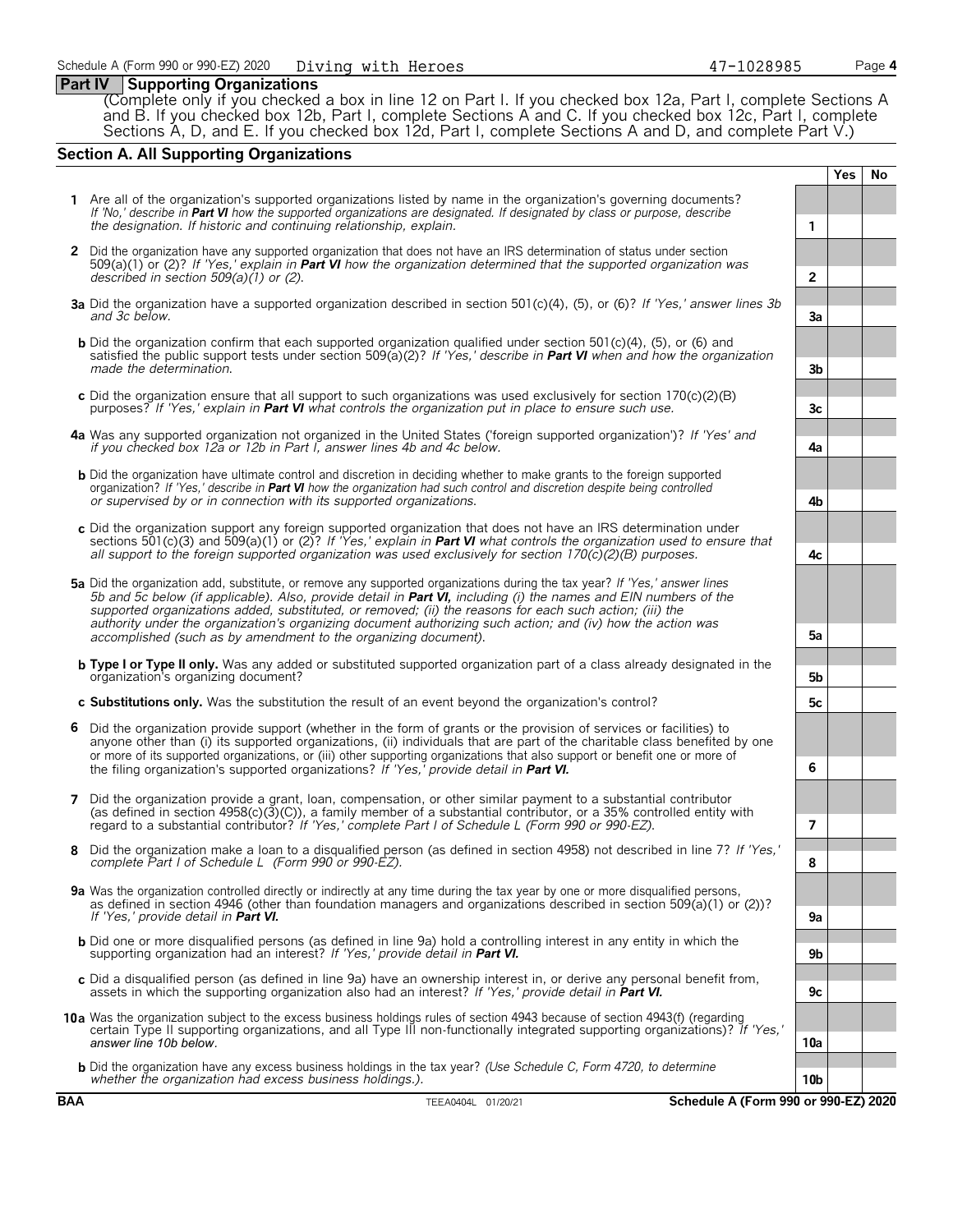| <b>Part IV</b>                                                                                                              | <b>Supporting Organizations (continued)</b>                                                                                                    |     |    |
|-----------------------------------------------------------------------------------------------------------------------------|------------------------------------------------------------------------------------------------------------------------------------------------|-----|----|
|                                                                                                                             |                                                                                                                                                | Yes | No |
| 11                                                                                                                          | Has the organization accepted a gift or contribution from any of the following persons?                                                        |     |    |
| a A person who directly or indirectly controls, either alone or together with persons described in lines 11b and 11c below, |                                                                                                                                                |     |    |
|                                                                                                                             | the governing body of a supported organization?<br>11a                                                                                         |     |    |
|                                                                                                                             | <b>b</b> A family member of a person described in line 11a above?<br>11 <sub>b</sub>                                                           |     |    |
|                                                                                                                             | 11c<br>C A 35% controlled entity of a person described in line 11a or 11b above? If 'Yes' to line 11a, 11b, or 11c, provide detail in Part VI. |     |    |
|                                                                                                                             | Castian D. Tuna I Cunnanting Overational                                                                                                       |     |    |

#### **Section B. Type I Supporting Organizations**

- **1** Did the governing body, members of the governing body, officers acting in their official capacity, or membership of one or more supported organizations have the power to regularly appoint or elect at least a majority of the organization's officers, directors, or trustees at all times during the tax year? *If 'No,' describe in Part VI how the supported organization(s) effectively operated, supervised, or controlled the organization's activities. If the organization had more than one supported organization, describe how the powers to appoint and/or remove officers, directors, or trustees were allocated among the supported organizations and what conditions or restrictions, if any, applied to such powers* **1** *during the tax* year.
- **2** Did the organization operate for the benefit of any supported organization other than the supported organization(s) that operated, supervised, or controlled the supporting organization? *If 'Yes,' explain in Part VI how providing such benefit carried out the purposes of the supported organization(s) that operated, supervised, or controlled the supporting organization.* **2**

#### **Section C. Type II Supporting Organizations**

**Yes No 1** Were a majority of the organization's directors or trustees during the tax year also a majority of the directors or trustees of each of the organization's supported organization(s)? *If 'No,' describe in Part VI how control or management of the supporting organization was vested in the same persons that controlled or managed the supported organization(s).* **1**

#### **Section D. All Type III Supporting Organizations**

|                                                                                                                                                                                                                                                                                                                                                                                       | ′e< |  |
|---------------------------------------------------------------------------------------------------------------------------------------------------------------------------------------------------------------------------------------------------------------------------------------------------------------------------------------------------------------------------------------|-----|--|
| 1 Did the organization provide to each of its supported organizations, by the last day of the fifth month of the<br>organization's tax year, (i) a written notice describing the type and amount of support provided during the prior tax<br>year, (ii) a copy of the Form 990 that was most recently filed as of the date of notification, and (iii) copies of the                   |     |  |
| organization's governing documents in effect on the date of notification, to the extent not previously provided?                                                                                                                                                                                                                                                                      |     |  |
| 2 Were any of the organization's officers, directors, or trustees either (i) appointed or elected by the supported                                                                                                                                                                                                                                                                    |     |  |
| organization(s) or (ii) serving on the governing body of a supported organization? If No, explain in <b>Part VI</b> how<br>the organization maintained a close and continuous working relationship with the supported organization(s).                                                                                                                                                |     |  |
| 3 By reason of the relationship described in line 2, above, did the organization's supported organizations have a significant<br>voice in the organization's investment policies and in directing the use of the organization's income or assets at<br>all times during the tax year? If 'Yes,' describe in <b>Part VI</b> the role the organization's supported organizations played |     |  |
| in this regard.                                                                                                                                                                                                                                                                                                                                                                       |     |  |

#### **Section E. Type III Functionally Integrated Supporting Organizations**

- **1** *Check the box next to the method that the organization used to satisfy the Integral Part Test during the year (see instructions).* 
	- **a** The organization satisfied the Activities Test. *Complete line 2 below.*
	- **b** The organization is the parent of each of its supported organizations. *Complete line 3 below.*
	- **c** The organization supported a governmental entity. *Describe in Part VI how you supported a governmental entity (see instructions).*

#### **2** Activities Test. *Answer lines 2a and 2b below.* **Yes No**

- **a** Did substantially all of the organization's activities during the tax year directly further the exempt purposes of the supported organization(s) to which the organization was responsive? *If 'Yes,' then in Part VI identify those supported organizations and explain how these activities directly furthered their exempt purposes, how the organization was responsive to those supported organizations, and how the organization determined that these activities constituted substantially all of its activities.* **2a**
- **b** Did the activities described in line 2a, above, constitute activities that, but for the organization's involvement, one or more of the organization's supported organization(s) would have been engaged in? *If 'Yes,' explain in Part VI the reasons for the organization's position that its supported organization(s) would have engaged in these activities but for the organization's involvement.* **2b**
- **3** Parent of Supported Organizations. *Answer lines 3a and 3b below.*
- **a** Did the organization have the power to regularly appoint or elect a majority of the officers, directors, or trustees of each of the supported organizations? *If 'Yes' or 'No,' provide details in Part VI.* **3a**
- **b** Did the organization exercise a substantial degree of direction over the policies, programs, and activities of each of its supported organizations? *If 'Yes,' describe in Part VI the role played by the organization in this regard.* **3b**

**Yes No**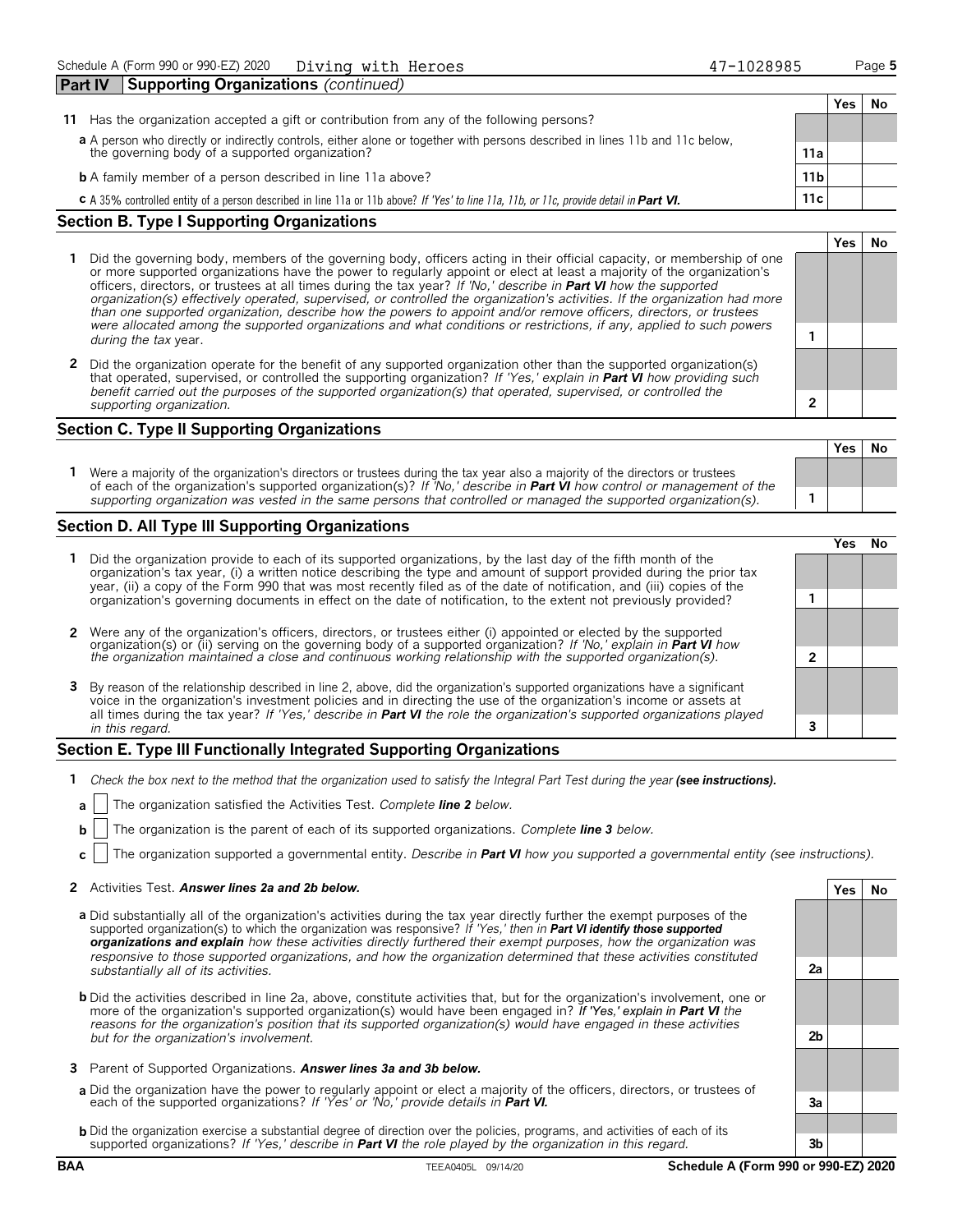Schedule A (Form 990 or 990-EZ) 2020 Diving with Heroes 47-1028985 Page **6** 

**Part V Type III Non-Functionally Integrated 509(a)(3) Supporting Organizations**

| 1                     | Check here if the organization satisfied the Integral Part Test as a qualifying trust on Nov. 20, 1970 (explain in Part VI). See instructions. All other Type III non-functionally integrated supporting organizations must co |                |                |                                |  |  |  |
|-----------------------|--------------------------------------------------------------------------------------------------------------------------------------------------------------------------------------------------------------------------------|----------------|----------------|--------------------------------|--|--|--|
|                       | Section A - Adjusted Net Income                                                                                                                                                                                                |                | (A) Prior Year | (B) Current Year<br>(optional) |  |  |  |
| $\mathbf{1}$          | Net short-term capital gain                                                                                                                                                                                                    | 1              |                |                                |  |  |  |
| $\overline{2}$        | Recoveries of prior-year distributions                                                                                                                                                                                         | $\overline{2}$ |                |                                |  |  |  |
|                       | <b>3</b> Other gross income (see instructions)                                                                                                                                                                                 | 3              |                |                                |  |  |  |
| 4                     | Add lines 1 through 3.                                                                                                                                                                                                         | 4              |                |                                |  |  |  |
| 5                     | Depreciation and depletion                                                                                                                                                                                                     | 5              |                |                                |  |  |  |
| 6                     | Portion of operating expenses paid or incurred for production or collection of gross<br>income or for management, conservation, or maintenance of property held for<br>production of income (see instructions)                 | 6              |                |                                |  |  |  |
|                       | 7 Other expenses (see instructions)                                                                                                                                                                                            | $\overline{7}$ |                |                                |  |  |  |
| 8                     | <b>Adjusted Net Income</b> (subtract lines 5, 6, and 7 from line 4)                                                                                                                                                            | 8              |                |                                |  |  |  |
|                       | <b>Section B - Minimum Asset Amount</b>                                                                                                                                                                                        |                | (A) Prior Year | (B) Current Year<br>(optional) |  |  |  |
|                       | 1 Aggregate fair market value of all non-exempt-use assets (see instructions for short<br>tax year or assets held for part of year):                                                                                           |                |                |                                |  |  |  |
|                       | a Average monthly value of securities                                                                                                                                                                                          | 1a             |                |                                |  |  |  |
|                       | <b>b</b> Average monthly cash balances                                                                                                                                                                                         | 1b             |                |                                |  |  |  |
|                       | c Fair market value of other non-exempt-use assets                                                                                                                                                                             | 1c             |                |                                |  |  |  |
|                       | <b>d Total</b> (add lines 1a, 1b, and 1c)                                                                                                                                                                                      | 1 <sub>d</sub> |                |                                |  |  |  |
|                       | e Discount claimed for blockage or other factors<br>(explain in detail in <b>Part VI</b> ):                                                                                                                                    |                |                |                                |  |  |  |
| $\mathbf{2}^{\prime}$ | Acquisition indebtedness applicable to non-exempt-use assets                                                                                                                                                                   | $\overline{2}$ |                |                                |  |  |  |
| 3                     | Subtract line 2 from line 1d.                                                                                                                                                                                                  | 3              |                |                                |  |  |  |
| 4                     | Cash deemed held for exempt use. Enter 0.015 of line 3 (for greater amount,<br>see instructions).                                                                                                                              | 4              |                |                                |  |  |  |
| 5.                    | Net value of non-exempt-use assets (subtract line 4 from line 3)                                                                                                                                                               | 5              |                |                                |  |  |  |
| 6                     | Multiply line 5 by 0.035.                                                                                                                                                                                                      | 6              |                |                                |  |  |  |
| $\overline{7}$        | Recoveries of prior-year distributions                                                                                                                                                                                         | $\overline{7}$ |                |                                |  |  |  |
| 8                     | Minimum Asset Amount (add line 7 to line 6)                                                                                                                                                                                    | 8              |                |                                |  |  |  |
|                       | Section C - Distributable Amount                                                                                                                                                                                               |                |                | <b>Current Year</b>            |  |  |  |
| 1                     | Adjusted net income for prior year (from Section A, line 8, column A)                                                                                                                                                          | $\mathbf{1}$   |                |                                |  |  |  |
| $\overline{2}$        | Enter $0.85$ of line $1.$                                                                                                                                                                                                      | $\overline{2}$ |                |                                |  |  |  |
| 3                     | Minimum asset amount for prior year (from Section B, line 8, column A)                                                                                                                                                         | 3              |                |                                |  |  |  |
| 4                     | Enter greater of line 2 or line 3.                                                                                                                                                                                             | 4              |                |                                |  |  |  |
| 5                     | Income tax imposed in prior year                                                                                                                                                                                               | 5              |                |                                |  |  |  |
| 6                     | <b>Distributable Amount.</b> Subtract line 5 from line 4, unless subject to emergency<br>temporary reduction (see instructions).                                                                                               | 6              |                |                                |  |  |  |

**7**  $\mid$  Check here if the current year is the organization's first as a non-functionally integrated Type III supporting organization (see instructions).

**BAA Schedule A (Form 990 or 990-EZ) 2020**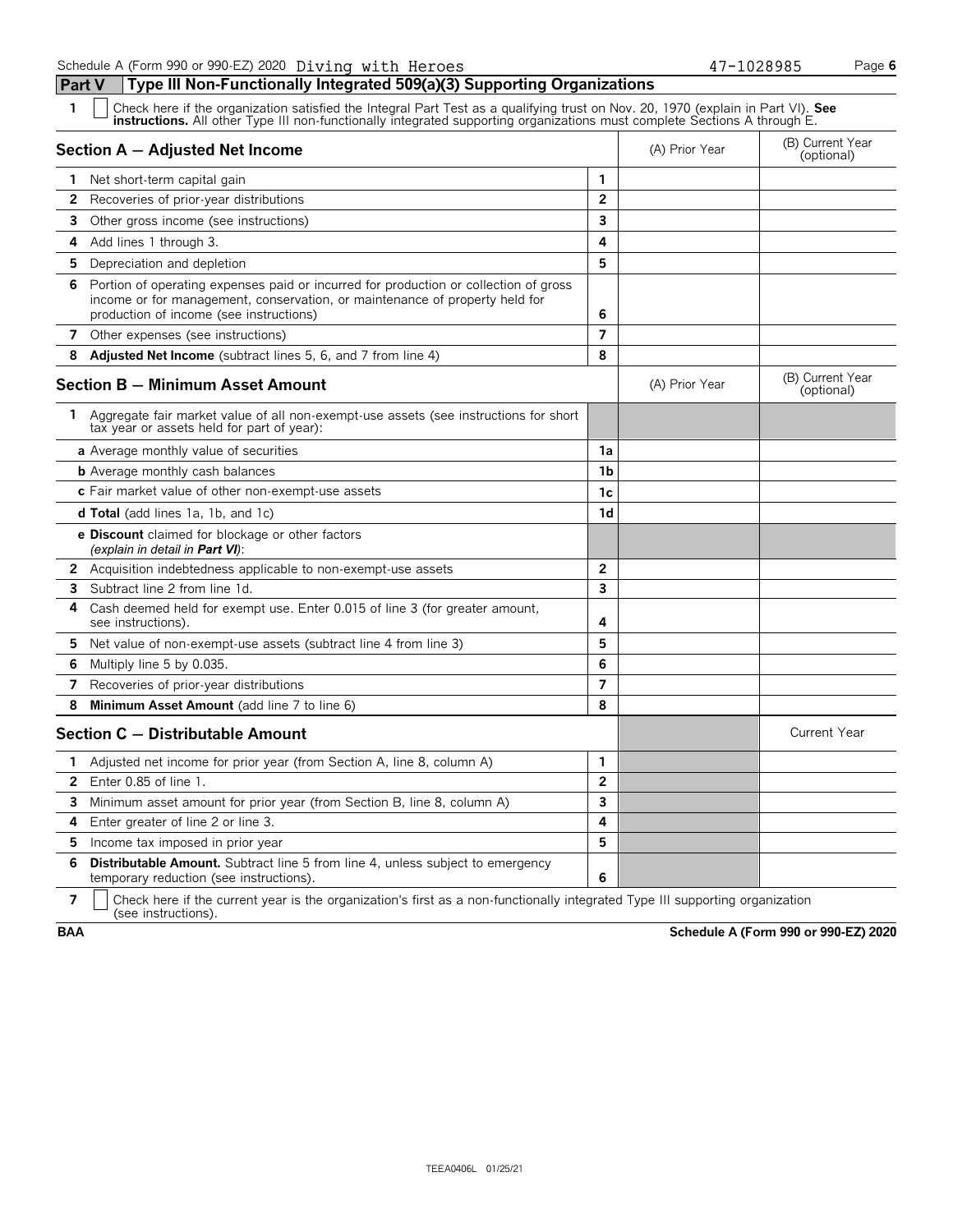|              | Type III Non-Functionally Integrated 509(a)(3) Supporting Organizations (continued)<br><b>Part V</b>                                                                          |                                              |                                               |                |                                                  |
|--------------|-------------------------------------------------------------------------------------------------------------------------------------------------------------------------------|----------------------------------------------|-----------------------------------------------|----------------|--------------------------------------------------|
|              | Section D - Distributions                                                                                                                                                     |                                              |                                               |                | <b>Current Year</b>                              |
| 1            | Amounts paid to supported organizations to accomplish exempt purposes                                                                                                         |                                              |                                               | $\mathbf{1}$   |                                                  |
| $\mathbf{2}$ | Amounts paid to perform activity that directly furthers exempt purposes of supported organizations,<br>in excess of income from activity                                      |                                              |                                               | 2              |                                                  |
| 3            |                                                                                                                                                                               | 3                                            |                                               |                |                                                  |
| 4            | Administrative expenses paid to accomplish exempt purposes of supported organizations<br>Amounts paid to acquire exempt-use assets                                            |                                              |                                               | 4              |                                                  |
| 5            |                                                                                                                                                                               |                                              |                                               | 5              |                                                  |
| 6            | Qualified set-aside amounts (prior IRS approval required $-$ provide details in <b>Part VI</b> )<br>Other distributions (describe in Part VI). See instructions.              |                                              |                                               | 6              |                                                  |
| 7            | Total annual distributions. Add lines 1 through 6.                                                                                                                            |                                              |                                               | $\overline{7}$ |                                                  |
| 8            | Distributions to attentive supported organizations to which the organization is responsive (provide details                                                                   |                                              |                                               |                |                                                  |
|              | in Part VI). See instructions.                                                                                                                                                |                                              |                                               | 8              |                                                  |
| 9            | Distributable amount for 2020 from Section C, line 6                                                                                                                          |                                              |                                               | 9              |                                                  |
|              | <b>10</b> Line 8 amount divided by line 9 amount                                                                                                                              |                                              |                                               | 10             |                                                  |
|              | Section E - Distribution Allocations (see instructions)                                                                                                                       | (i)<br><b>Excess</b><br><b>Distributions</b> | (ii)<br><b>Underdistributions</b><br>Pre-2020 |                | (iii)<br><b>Distributable</b><br>Amount for 2020 |
|              | Distributable amount for 2020 from Section C, line 6                                                                                                                          |                                              |                                               |                |                                                  |
|              | 2 Underdistributions, if any, for years prior to 2020 (reasonable<br>cause required - explain in Part VI). See instructions.                                                  |                                              |                                               |                |                                                  |
|              | 3 Excess distributions carryover, if any, to 2020                                                                                                                             |                                              |                                               |                |                                                  |
|              | a From 2015                                                                                                                                                                   |                                              |                                               |                |                                                  |
|              | b From 2016                                                                                                                                                                   |                                              |                                               |                |                                                  |
|              | c From 2017.                                                                                                                                                                  |                                              |                                               |                |                                                  |
|              | $d$ From 2018                                                                                                                                                                 |                                              |                                               |                |                                                  |
|              | e From 2019                                                                                                                                                                   |                                              |                                               |                |                                                  |
|              | f Total of lines 3a through 3e                                                                                                                                                |                                              |                                               |                |                                                  |
|              | g Applied to underdistributions of prior years                                                                                                                                |                                              |                                               |                |                                                  |
|              | h Applied to 2020 distributable amount                                                                                                                                        |                                              |                                               |                |                                                  |
|              | i Carryover from 2015 not applied (see instructions)                                                                                                                          |                                              |                                               |                |                                                  |
|              | j Remainder. Subtract lines 3g, 3h, and 3i from line 3f.                                                                                                                      |                                              |                                               |                |                                                  |
| 4            | Distributions for 2020 from Section D,<br>\$<br>line 7:                                                                                                                       |                                              |                                               |                |                                                  |
|              | a Applied to underdistributions of prior years                                                                                                                                |                                              |                                               |                |                                                  |
|              | <b>b</b> Applied to 2020 distributable amount                                                                                                                                 |                                              |                                               |                |                                                  |
|              | c Remainder. Subtract lines 4a and 4b from line 4.                                                                                                                            |                                              |                                               |                |                                                  |
| 5.           | Remaining underdistributions for years prior to 2020, if any.<br>Subtract lines 3g and 4a from line 2. For result greater than<br>zero, explain in Part VI. See instructions. |                                              |                                               |                |                                                  |
|              | 6 Remaining underdistributions for 2020. Subtract lines 3h and 4b<br>from line 1. For result greater than zero, explain in Part VI. See<br>instructions.                      |                                              |                                               |                |                                                  |
|              | 7 Excess distributions carryover to 2021. Add lines 3j and 4c.                                                                                                                |                                              |                                               |                |                                                  |
|              | 8 Breakdown of line 7:                                                                                                                                                        |                                              |                                               |                |                                                  |
|              | <b>a</b> Excess from $2016$                                                                                                                                                   |                                              |                                               |                |                                                  |
|              | <b>b</b> Excess from 2017.                                                                                                                                                    |                                              |                                               |                |                                                  |
|              | <b>c</b> Excess from 2018                                                                                                                                                     |                                              |                                               |                |                                                  |
|              | $d$ Excess from 2019.                                                                                                                                                         |                                              |                                               |                |                                                  |
|              | <b>e</b> Excess from 2020.                                                                                                                                                    |                                              |                                               |                |                                                  |

**BAA Schedule A (Form 990 or 990-EZ) 2020**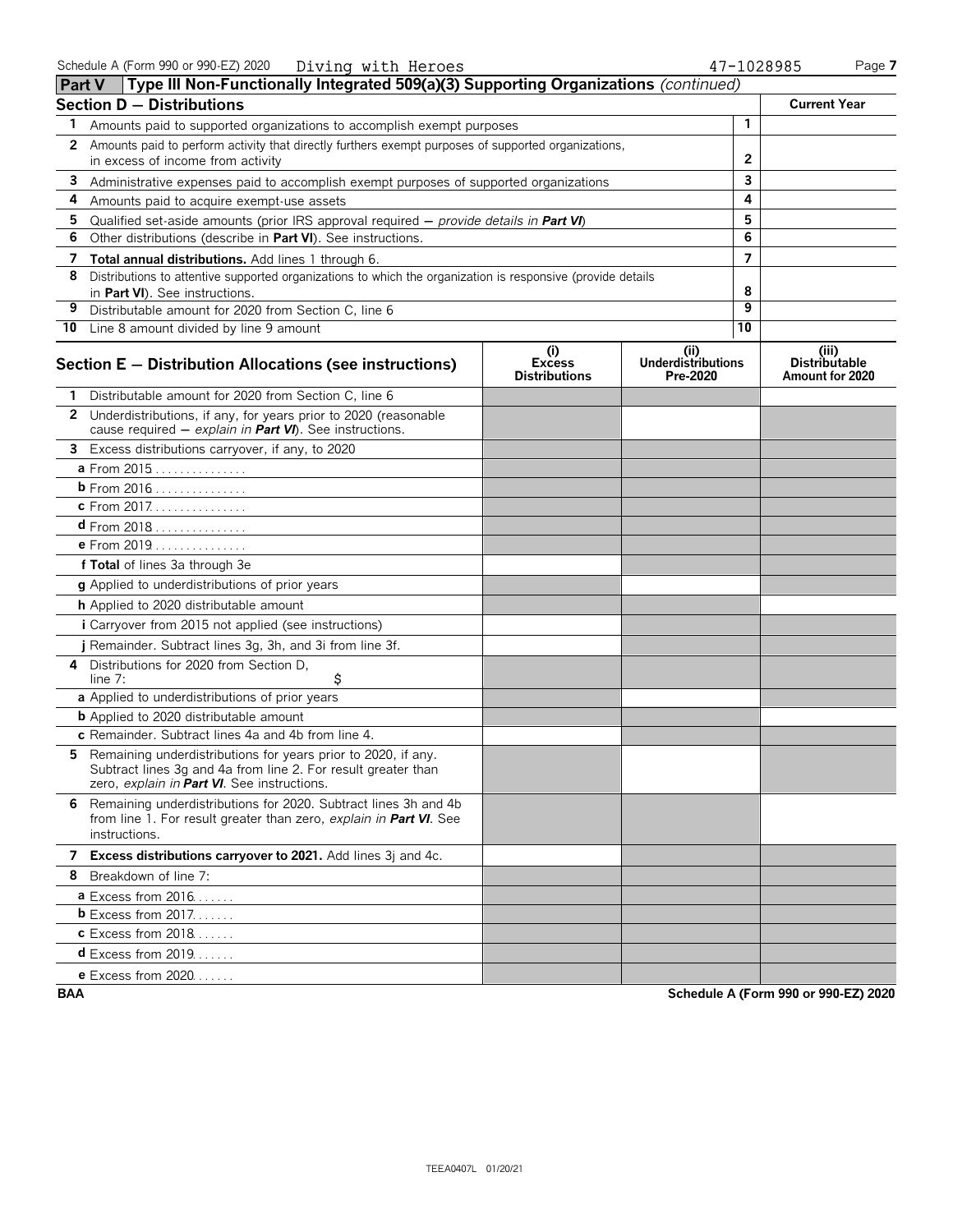#### **Part II, Line 10 - Other Income**

| Nature and Source | 2020 |              |                   |             |
|-------------------|------|--------------|-------------------|-------------|
| Total             |      | 770.<br>770. | 205<br>つのち<br>ZUJ | 950<br>950. |